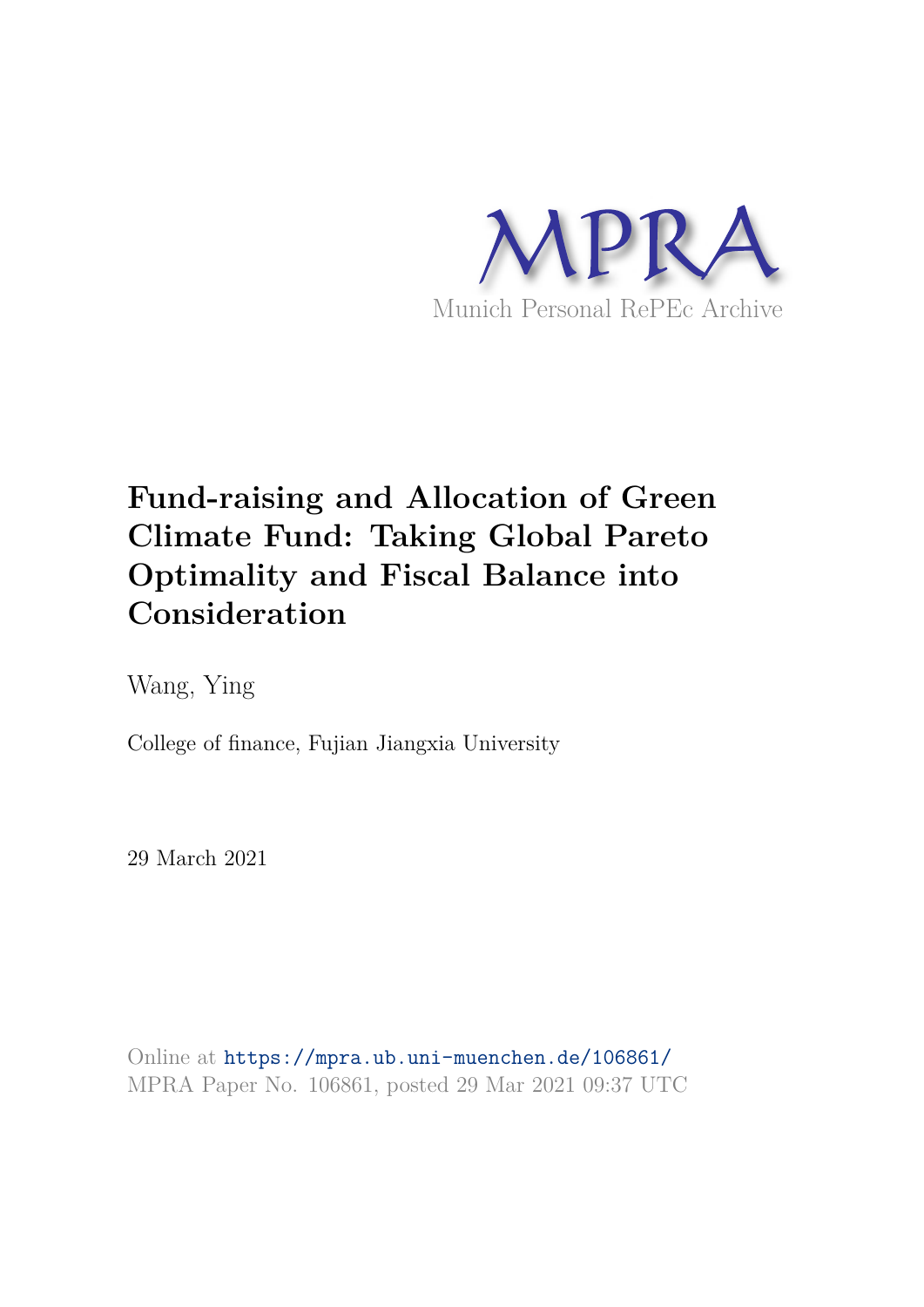# **Fund-raising and Allocation of Green Climate Fund: Taking Global Pareto Optimality**

#### **and Fiscal Balance into Consideration**

Running title: Fund-raising and allocation of the Green Climate Fund

Wang Ying(**corresponding author** ), College of finance, Fujian Jiangxia University, Fuzhou

350108, China

Research Orientation: Resources and Environmental Economics

E-mail[:1698032306571@fjjxu.edu.cn](mailto:1698032306571@fjjxu.edu.cn), or, 55780836@qq.com

Address: Fujian Minhou Creek Palace Road on the 2nd Fujian Jiangxia College campus Administrative Building , Fuzhou, fujian province, China

Zip code: 350108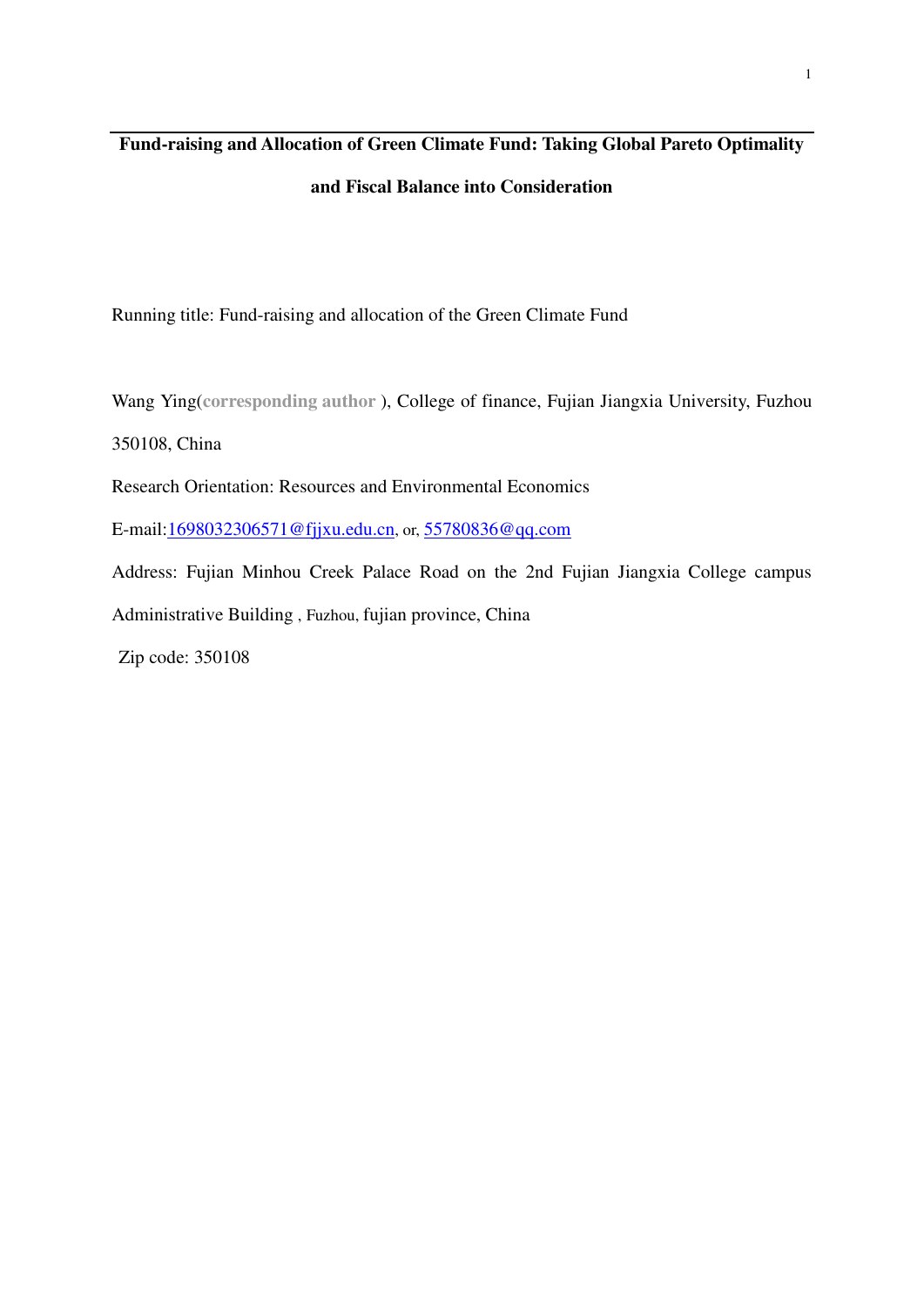## **Fund-raising and Allocation of Green Climate Fund: Taking Global Pareto Optimality and Fiscal Balance into Consideration**

**Abstract:** This study analyzes how the Green Climate Fund (GCF) should raise and allocate funds to achieve Pareto optimality in climate governance globally and its own fiscal balance. To make the conclusion more suitable for global climate governance analysis, this study modifies the hypothesis of the public externality model constructed by Baumol and Oates. Subsequently, by comparing the Pareto optimality model of global climate governance and market equilibrium model, this study infers the unique price conditions to induce the market to satisfy Pareto-optimality requirements. Subsequently, this study deduces the rules and the possible ways that must be followed for raising capital and allocating of GCFs while considering global Pareto optimality and fiscal balance. The study observes that the equilibrium results of the international climate game will not achieve the global Pareto-optimality and the financial balance of GCF simultaneously when each country anticipates that the GCF aims to Pareto optimality in climate governance globally and its own fiscal balance.

**Keywords:** Green Climate Fund; Capital Raising and Allocation; Global Pareto Optimality; Fiscal Balance; Mathematical Model.

**JEL:** Q54; Q58; H23; C62; P45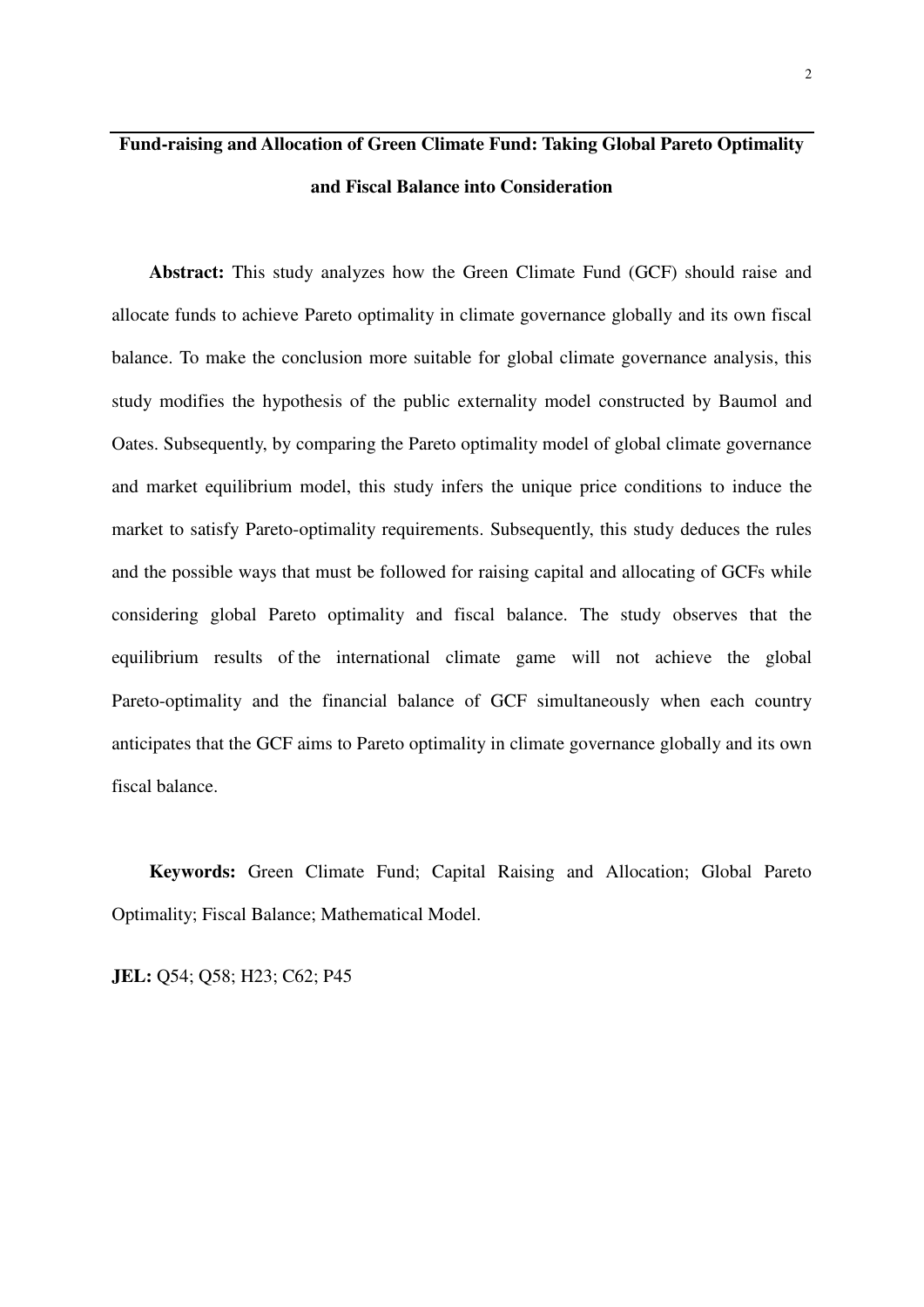#### **Introduction**

Climate change caused by excessive greenhouse gas (GHG) emissions affect the survival and development of all mankind. Therefore, controlling and mitigating GHG emissions and adapting to climate change have become a global public concern. As a global public externality, it would be essential to adopt a concerted and comprehensive approach across the globe to reduce GHG emissions. Therefore, in June 1992, the United Nations Conference on Environment and Development was held in Rio de Janeiro, Brazil, which initiated the practice of global climate governance. In this meeting, 154 countries or regions signed the United Nations Framework Convention on Climate Change (UNFCCC). According to the provisions of the UNFCCC, since 1995, the international community has been convening a conference of parties to the UNFCCC every year to discuss specific GHG reduction actions and institutional arrangements.

Although the international environmental agreement on climate governance has not yet been formed, according to the dynamic game analysis of Chander (2010, 2017) and Chander &Wooders (2010), a grand coalition is an equilibrium coalition structure, and the only way to achieve a Pareto efficient outcome in the game would be to negotiate appropriate benefit transfer among countries across the globe. In fact, the global distribution of losses caused by climate change is uneven, and different countries have different historical responsibilities for global warming. Developed countries, as main emitters of GHGs, have an inescapable historical responsibility toward global warming (Lianbiao et al., 2015). In addition, differences in the economic development, science, technology, or the state of the ecological environment, among others, in each country leads to substantial differences in their GHG-reduction potential. Therefore, inter-state financial support and technical assistance are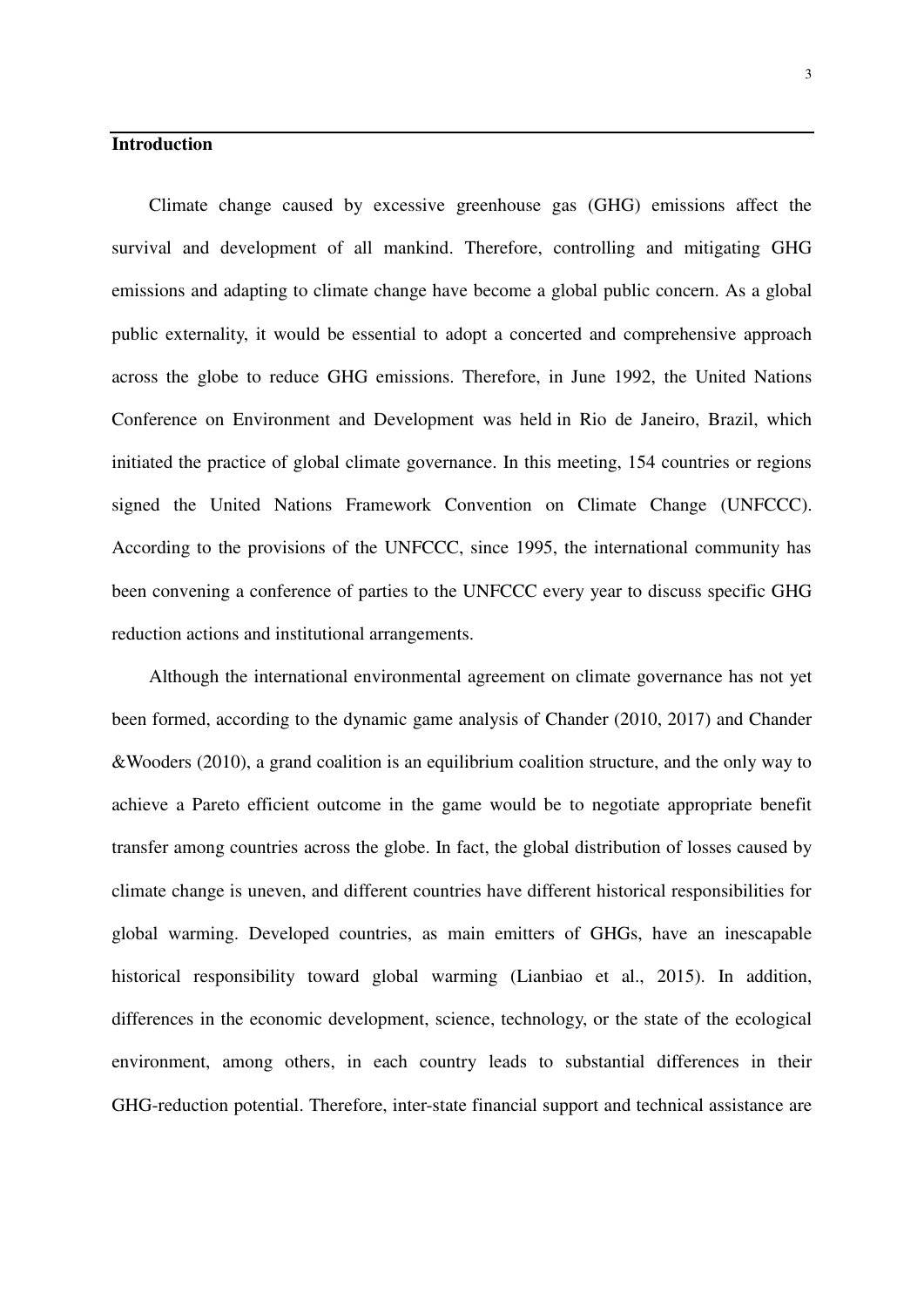necessary to coordinate responsibility and GHG mitigation in all countries around the world. It is in this context that international climate financing comes into the picture.

Currently, several international environmental funds are involved in addressing climate change, such as the Global Environment Facility (GEF), Special Climate Change Fund (SCCF), Least Developed Countries Fund (LDCF), and Adaptation Fund (AF), among others (Lianbiao, 2014; Qian et al., 2015). However, these international environmental funds are limited in size and are yet to constitute a stable source of long-term funding. Therefore, it would be difficult to construct a systematic and comprehensive mechanism that can coordinate global participation and contribute toward resolving differences in interests in global climate governance through these funds. In addition, it is difficult for the capital sources of these traditional international environmental funds to achieve long-term funding goals (Lv ye and Yang Pu, 2017). Therefore, the Green Climate Fund (GCF) was proposed at the 2009 Convention's Conference of Parties (COP) in Copenhagen (COP16), which is expected to play a key role in the governance of the long-term finance pledge (Fridahl and Linnér, 2016). The GCF was further negotiated at COP17 in Cancun in 2010, and it was finally agreed to start GCF's operations at COP18 in Durban in 2011 (Qian et al., 2015; Lattanzio, 2014). According to the requirements of the *Copenhagen Accord* and *the Cancún Agreements,* developed countries were required to invest US\$30 billion to accelerate the commencement of the GCF between 2010 and 2012, and to provide long-term funds amounting to US\$100 billion annually by 2020 for helping developing countries cope with climate change (Fridahl and Linnér, 2016). However, until 2017, the developed countries have only injected capital totaling to US\$10.3 billion to the GCF—far from the agreed target (Manzanares, 2017). Therefore, since inception, the GCF has been one of the crucial topics for the international community, governments, and academia.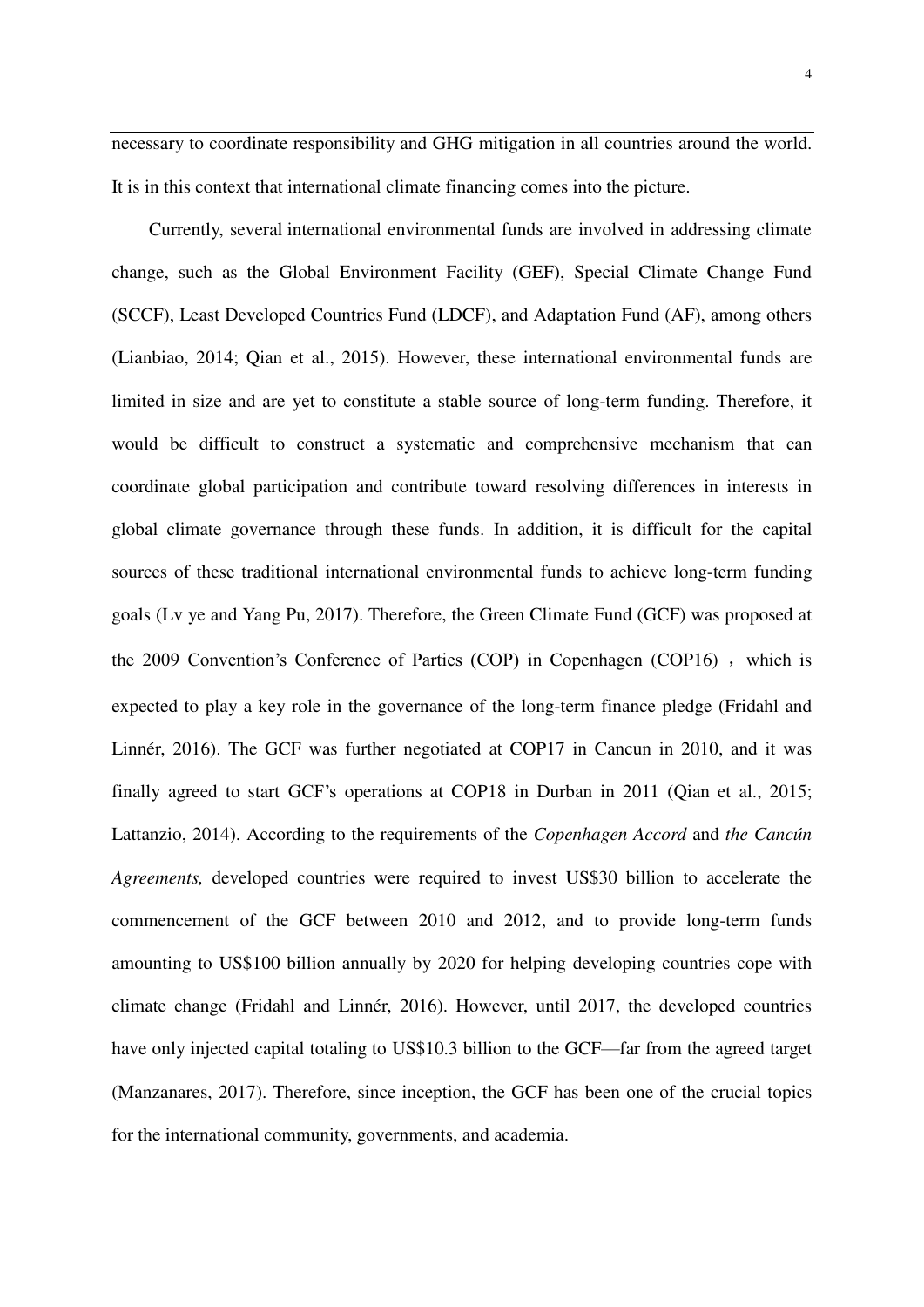The academia has carried out in-depth discussions on the establishment purpose, operation mechanism, raising and allocation of funds, and fund use of the GCF, among others; however, fund raising and fund allocation remain the core issues of the GCF. Table I lists several major academic perspectives on these two core issues. Some studies have also simulated the implementation effect of various fund raising and allocation schemes (Cui et al., 2014; Antimiani et al., 2014).

Table I: A summary of the main ideas of the raising of funds and the allocation of GCF in existing literature

|              | Program          |                                                                                                                       |  |
|--------------|------------------|-----------------------------------------------------------------------------------------------------------------------|--|
|              | Serial<br>number | Name                                                                                                                  |  |
| Fund raising | $\mathbf{1}$     | Financing scheme by auctioning the initial international GHG<br>emission rights (Hof et al., 2011)                    |  |
|              | $\overline{2}$   | Financing scheme by collecting the international aviation and<br>marine carbon tax (Hof et al, 2011)                  |  |
|              | 3                | Financing scheme by collecting the international carbon tax (Hof<br>et al., 2011; Silverstein, 2013)                  |  |
|              | $\overline{4}$   | Financing scheme that taxes the clean development mechanism<br>(CDM) transactions (Hof et al., 2011)                  |  |
|              | 5                | Financing scheme based on the special drawing rights (SDR) of<br>the International Monetary Fund (IMF) (Zonglu, 2013) |  |
|              | 6                | Financing schemes for developed countries based on historical<br>emissions responsibility Cui et al., 2015)           |  |
|              | 7                | Financing schemes based on economic strength (Cui et al., 2015)                                                       |  |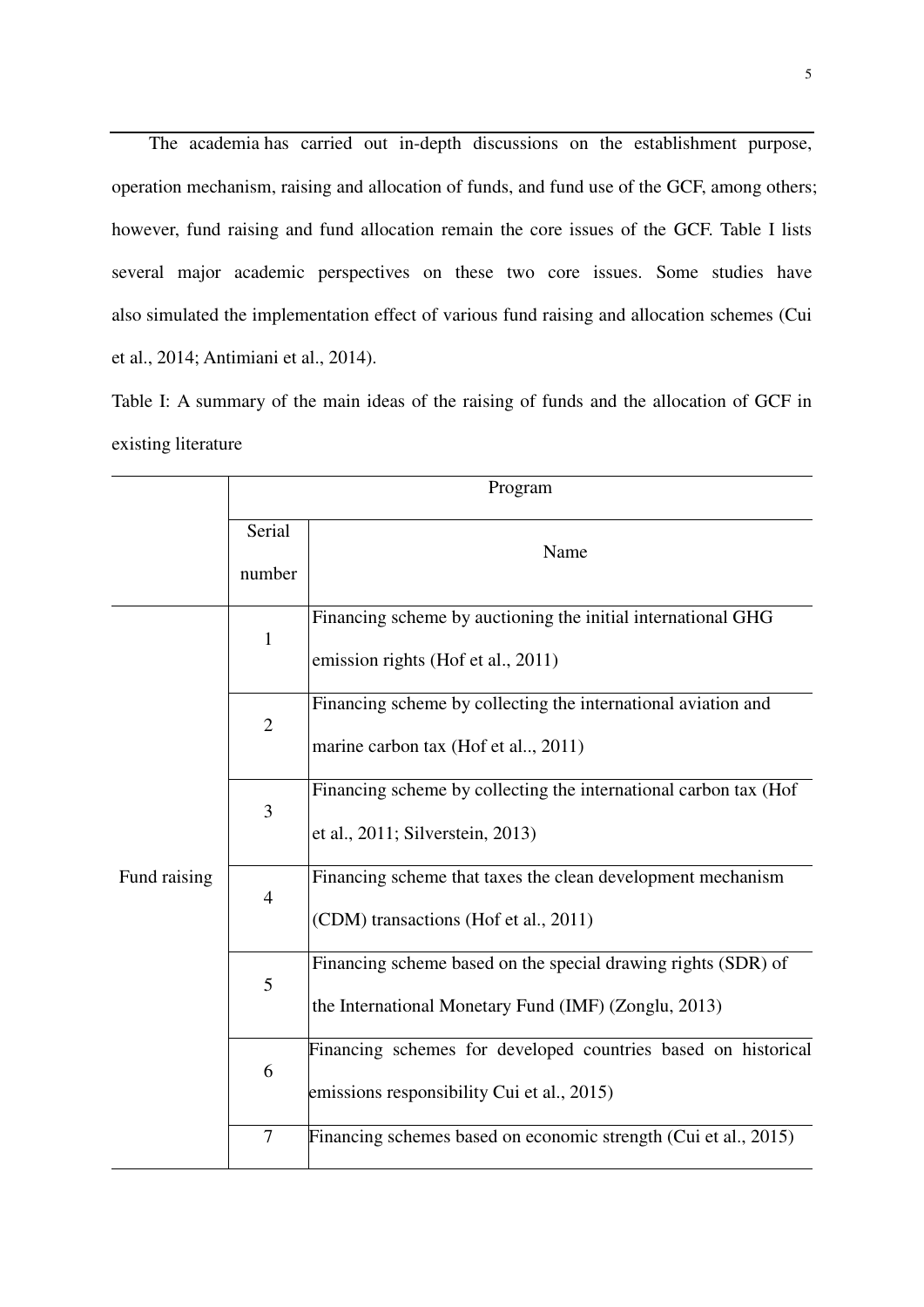|                        | Program        |                                                                                                                                       |  |
|------------------------|----------------|---------------------------------------------------------------------------------------------------------------------------------------|--|
|                        | 8              | Financing schemes based on the United Nations' membership dues<br>(Cui et al., 2015)                                                  |  |
|                        | 9              | Financing schemes based on Official the Development Assistance<br>(ODA) (Cui et al., 2015)                                            |  |
|                        | 10             | Financing schemes based on Global Environment Facility (GEF)<br>funding program (Cui et al., 2015)                                    |  |
|                        | $\mathbf{1}$   | GCFs are allocated according to the principle of carbon emission<br>reduction contribution. (Cui et al., 2015)                        |  |
| Allocation of<br>funds | $\overline{2}$ | GCFs are allocated according to the adaptation needs and emission<br>reduction potential of developing countries. (Silverstein, 2013) |  |
|                        | 3              | GCFs are allocated according to the national climate loss and<br>economic strength (Cui et al., 2014)                                 |  |
|                        | $\overline{4}$ | GCFs are allocated based on the fairness of results and procedural<br>justice (Grasso, 2010)                                          |  |

Source: This study is organized.

While the existing literature discusses the raising of capital and allocation of GCF, it has certain gaps; this study aims to fill these gaps in the existing literature.

First, the goal of GCF will affect the ways and means of raising and distributing funds. Currently, the main purpose of GCF is to help developing countries adapt to climate change. However, the unsatisfactory financing situation of GCF shows that such goal guidance seems hard to be fully accepted by all countries in the world, and therefore it is difficult to establish a long-term stable international climate interest coordination mechanism. The international community places great expectations on the GCF, hoping it become the main channel of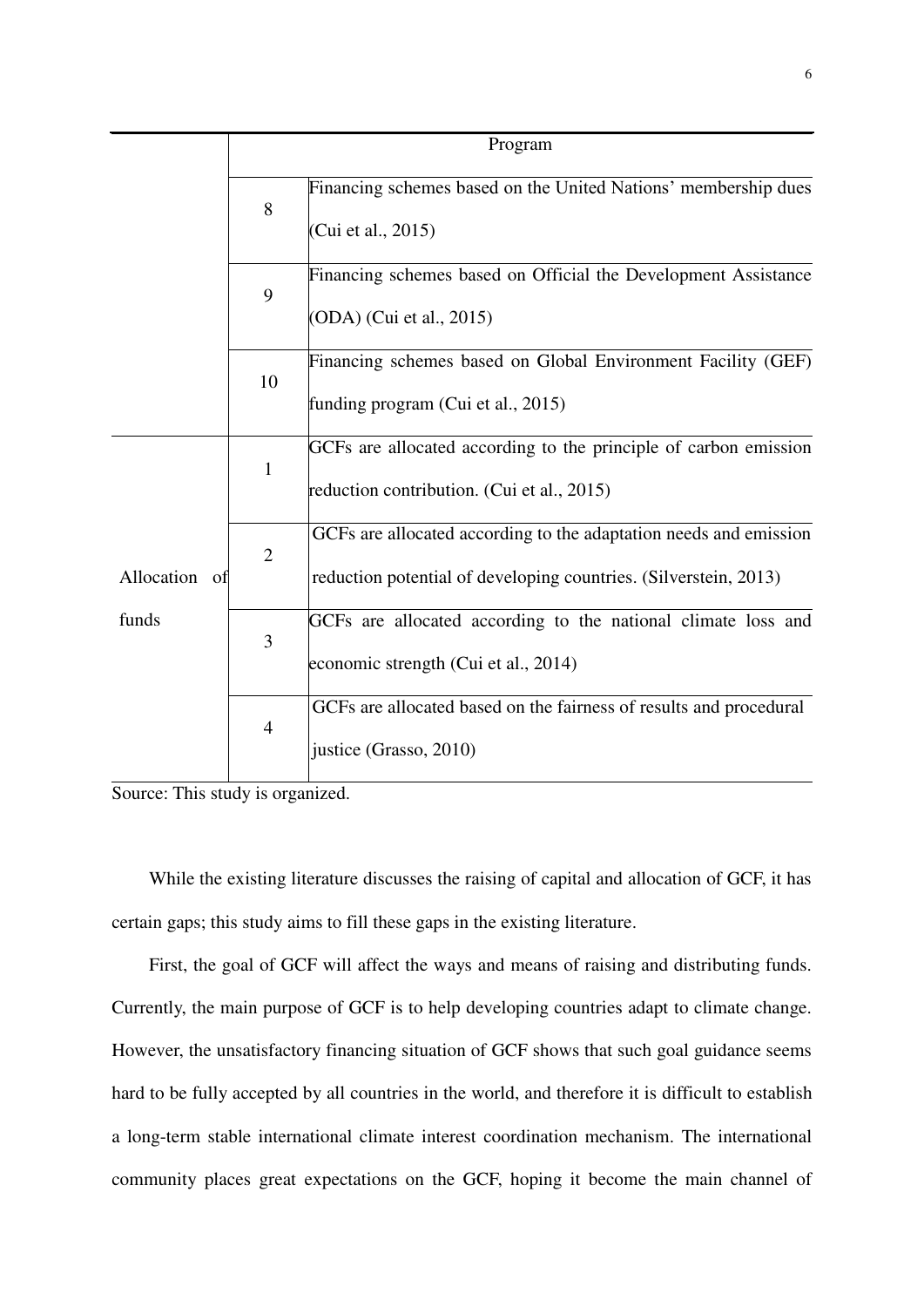funding under the UNFCCC after 2020 to deal with climate change caused by excessive GHG emissions. So the core task of GCF is to solve the problem of climate change on the basis of understanding the causes of excessive greenhouse gas emissions. The root cause of the climate change problem is the fact that GHGs brings immediate benefits to the emitting country, but increases the stock of GHGs in the atmosphere which affects the present and future welfare of all countries. In the absence of any cooperation among the countries, each country when deciding its emissions takes account of only its own benefits and costs. As a result, the total emissions from all countries are too high compared to the Pareto optimal emissions (Parkash, 2017). Therefore, this study thinks that the goal of GCF is to coordinate global GHG emission and reduction behavior and eventually realize the Pareto optimality in climate governance globally.

Second, concerning the raising of funds and the allocation of GCF, the existing literature focused primarily on empirical analysis and principle discussion, and gave less attention to theoretical modeling. As analyzed above, the GCF will ultimately pursue pareto optimality in global climate governance. Therefore, the key to theoretical model analysis is to find out the answer to the question that how should GCF raise and allocate funds to ensure that the market equilibrium can achieve the global Pareto optimal efficiency. However, the existing literature on modeling global climate governance has mainly concentrated on the game analysis of international environmental agreement on global climate governance, the global environmental policy, and local environmental policy coordination analysis, among others. Baumol and Oates (1988) constructed the mathematical model of public externality and demonstrated the only price conditions required to make the market equilibrium realize Pareto optimal. Concerning the global public externality, in principle, the conclusions of Baumol and Oates (1988) also apply to the global climate governance analysis. However, the conclusions of Baumol and Oates (1988) are based on a hypothetical condition that there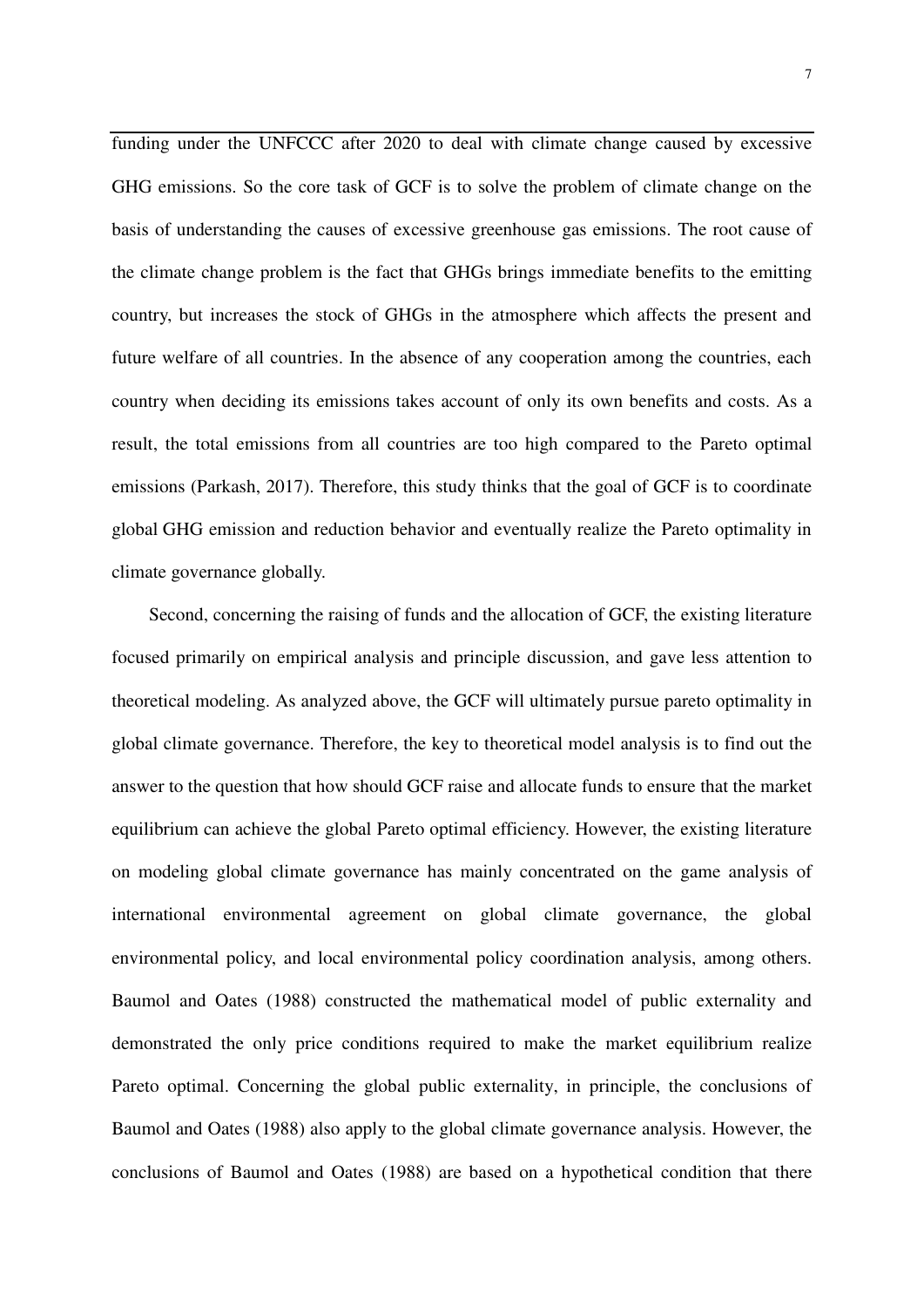exist a commodity consumed or produced by any economic entity, and the commodity has a unified transaction price, namely, the commodity can be the value measurement standard of a different economic entity. They (1988) assert that the assumptions in the real economy are tenable; for example, leisure (labor) is such an item that is used by every economic entity (no one can work 24 hours per day, and every vendor needs to use labors), that is, labor can be a common value standard. In the real economy, however, a unified global labor market and labor price does not exist. Therefore, when analyzing global public externalities, such as climate change, the assumptions do not seem to hold. To this end, this study expands the hypothetical condition into hypothesis 3, which makes the conclusion of this study more suitable for the global public externality analysis.

Third, to ensure long-term operations, as a non-profit international climate financing mechanism, the GCF must consider the raising of capital and allocation of GCF as a whole while considering the fiscal balance of payments. Existing literature has not explored much about how such a precondition constraint affects the raising of capital and the allocation of GCF. In fact, the Pigovian tax is slightly different when considering the balance of payments as compared to considering the fiscal balance of payments (Baumol and Oates, 1988). Thus, based on the only price condition to induce the market to satisfy the Pareto optimality requirements and by considering the fiscal balance of GCF, this study deduces he rules and the possible ways that must be followed for raising capital and allocating of GCF while considering global Pareto optimality and fiscal balance. Then, this study further discusses the way to determine the value of the variables affecting the implementation of fund-raising and allocation plan of the GCF.

Finally, when countries anticipate that the policy adopted by GCF should achieve both Pareto-optimal of global climate governance and financial balance of GCF, what will be the result of international climate game? There is no literature to analyze this problem. This study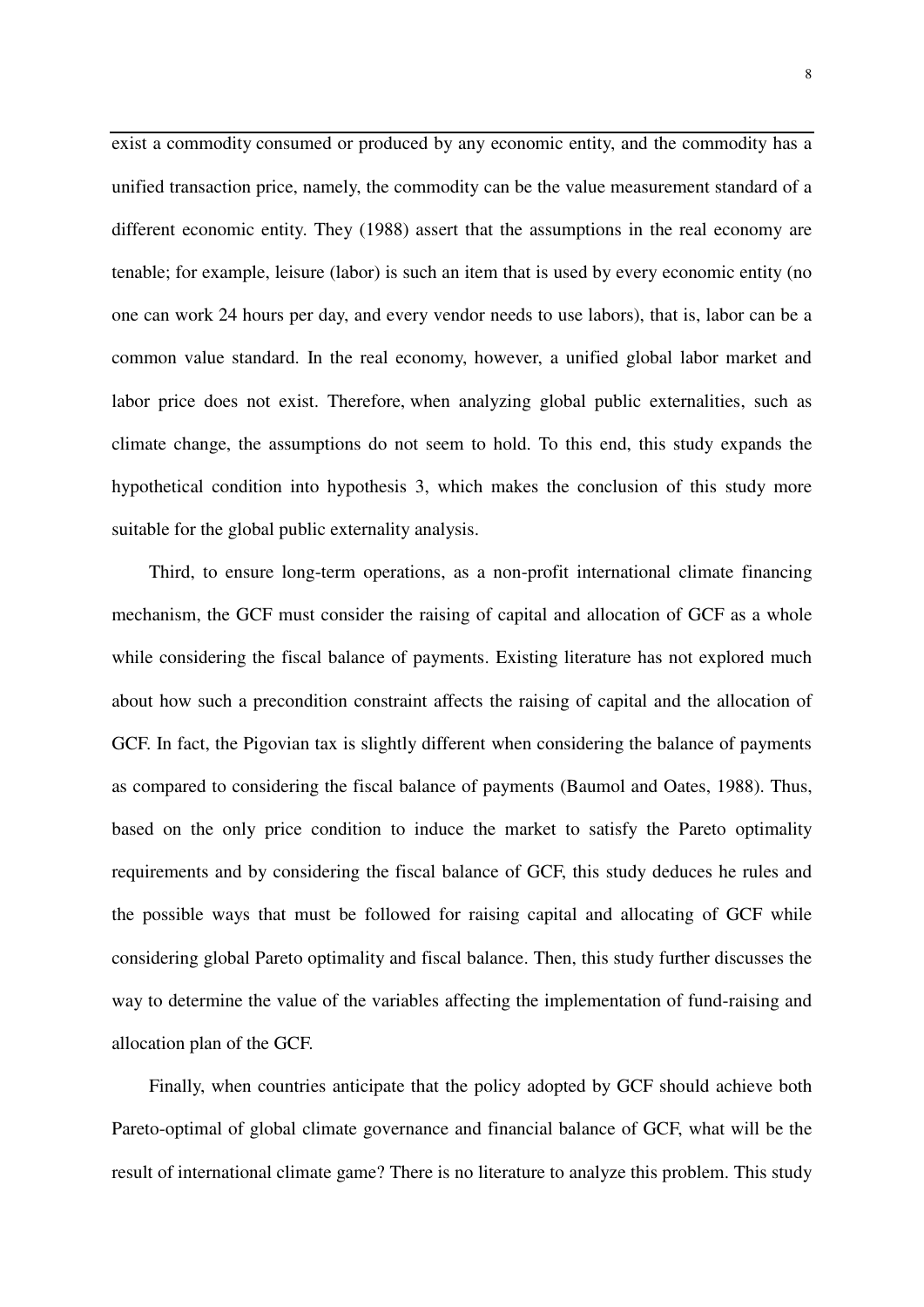constructs an international climate game model that incorporates policy expectations and reveals that the game equilibrium result will not achieve the financial balance of GCF and the global Pareto-optimality simultaneously.

The contents of the remaining part of the paper are as follows: Section 2 describes the basic problem, basic idea, and basic assumption of this paper. Section 3 infers the necessary and sufficient price conditions to render identical the competitive equilibrium and Pareto optimality conditions. Section 4 deduces he rules and the possible ways that must be followed for raising capital and allocating of GCF while considering global Pareto optimality and fiscal balance. Section 5 discusses the decision of relative parameters that determine the raising of capital and allocation of GCF. Section 6 presents the conclusion and policy recommendations.

#### **2 Basic Questions, Ideas, and Assumptions**

#### **2.1 Basic questions**

There are *I* countries producing and consuming *K* products in the world, using *i* and *i* as the index of the country, *k* as the index of the product.  $x_{ki} \ge 0$  and  $y_{ki}$  denote the amount of goods (resource) *k* consumed and produced (used), respectively, by country*i* .  $r_{ki}$  denotes the initial quantity of goods(resource) *k* available to country *i*. *s*<sub>*i*</sub>, *S*<sub>0</sub> and  $=S_0 + \sum s_i \ge 0$  $S = S_0 + \sum_i s_i \ge 0$  denote the amount of GHGs emitted by country *i*, the initial stock of GHGs and the final stock of GHGs, respectively, then  $\frac{60}{2}$ =1 *i S s*  $\partial$  $\partial$ . We assume that each unit of GHG emissions would need to use one unit of GHG emissions permit.  $f_i(y_{1i}, \dots, y_{ki}, s_i)$  is country *i*'s production function and  $f_i(y_i, \dots, y_{ki}, s_i) \le 0$  is country *i*'s production set.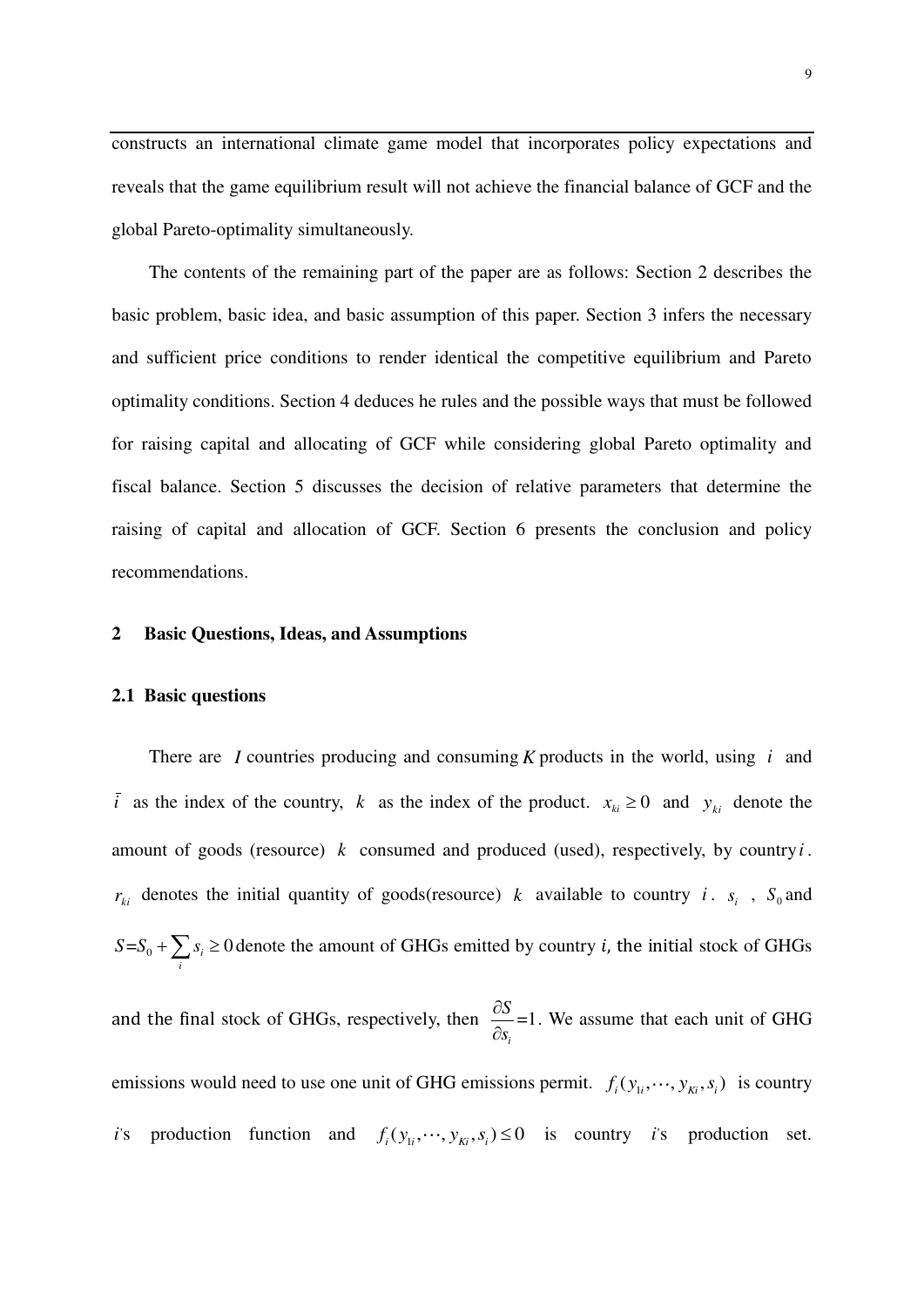$U_i(x_{i}, \dots, x_{ki}, S)$  is country *i*'s utility, which is determined by the number of *K* products consumed by country *i* and the global stock of GHGs *S*; as for  $\frac{56}{2}$ =1 *i S s*  $\hat{o}$  $\widehat{o}$ , we can obtain

$$
\frac{\partial U_i}{\partial s_i} = \frac{\partial U_i}{\partial S} \bullet \frac{\partial S}{\partial s_i} = \frac{\partial U_i}{\partial S}
$$
. While  $x_{ki}$ ,  $y_{ki}$ , and  $s_i$  are flow variables, S is a stock variable as

formally defined below.

The problem that this study attempts to solve is how the GCF can raise and allocate funds to achieve both the Pareto optimality of global climate governance and the fiscal balance of the GCF.

#### **2.2 Basic ideas**

In order to solve the basic problems mentioned above, this paper will follow the following train of thought.

First, referring to the model of Baumol and Oates(1988) and Marchiori et al.(2017), and based on the nonlinear programming theory, the study builds the Pareto optimal model of global climate governance and the market equilibrium model; additionally, according to the K-T theorem, the study obtains the Pareto optimal condition and the market equilibrium condition.

Second, by comparing Pareto optimal conditions and market equilibrium conditions, the study aims to ascertain what price conditions should be met to make the market equilibrium achieve Pareto optimality, which is defined as optimal equilibrium prices below.

Third, according to the optimal equilibrium prices, the study added fiscal balance constraints and deduced the plan for raising and allocation of GCF.

#### **2.3 Basic assumptions**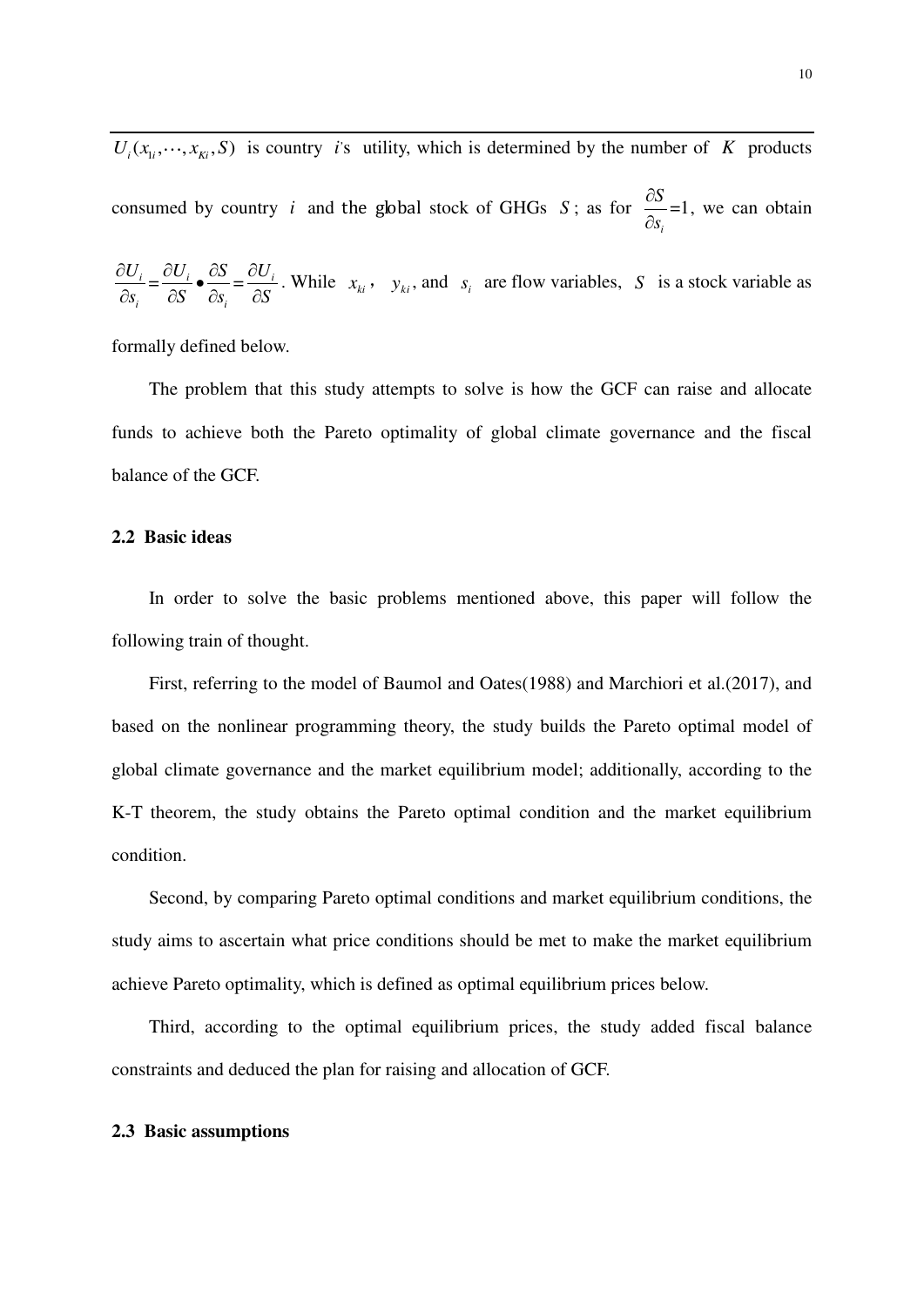There are four basic hypotheses involved in this study:

Hypothesis 1: Each country pursues its own welfare maximization.

Hypothesis 2: The GCF seeks to balance the Pareto optimality of global climate governance with its own fiscal balance. As discussed above, the goal of GCF is to coordinate global GHG emission and reduction behavior and eventually realize the Pareto optimality in climate governance globally. According to the pareto rules(Baumol and Oates, 1988), there is a need to tax or subsidize the activities that make or cut externalities, thereby internalizing the external costs or benefits of making or cutting externalities. In the process of implementing such pareto rules, all the subsidies to countries for their reducing GHG emissions come from all countries in the world, and all the taxes paid by countries for their emitting GHGs are applied to all countries in the world. Therefore, the total net subsidies of all countries should be equal to zero. In other words, as a non-profit international organization, in addition to achieving Pareto optimal GHG emissions globally, the GCF must also consider its fiscal balance to maintain its own operations.

Hypothesis 3: The feasible set of consumption complexes for each country is convex, closed, bounded from below in the  $x's$ , and contains the null vector; the utility function that represents each country's preferences is twice differentiable, quasi-concave, and increasing in the  $x's$ ; the feasible production set for each country is defined by a set of technical constraints that are twice differentiable and define a convex production possibility set. Under these circumstances, as is well-known, the solution to the maximization problem that is about to be described, exists and is unique (Baumol and Oates, 1988).

Hypothesis 4: There is a group of goods: (1) any of this group of goods is produced or consumed by at least one country; (2) any country produced at least one of goods in the group and consumed at least one of goods in the group; (3) each country can have direct or indirect economic relations with any other country through this group of goods; (4) there is a unified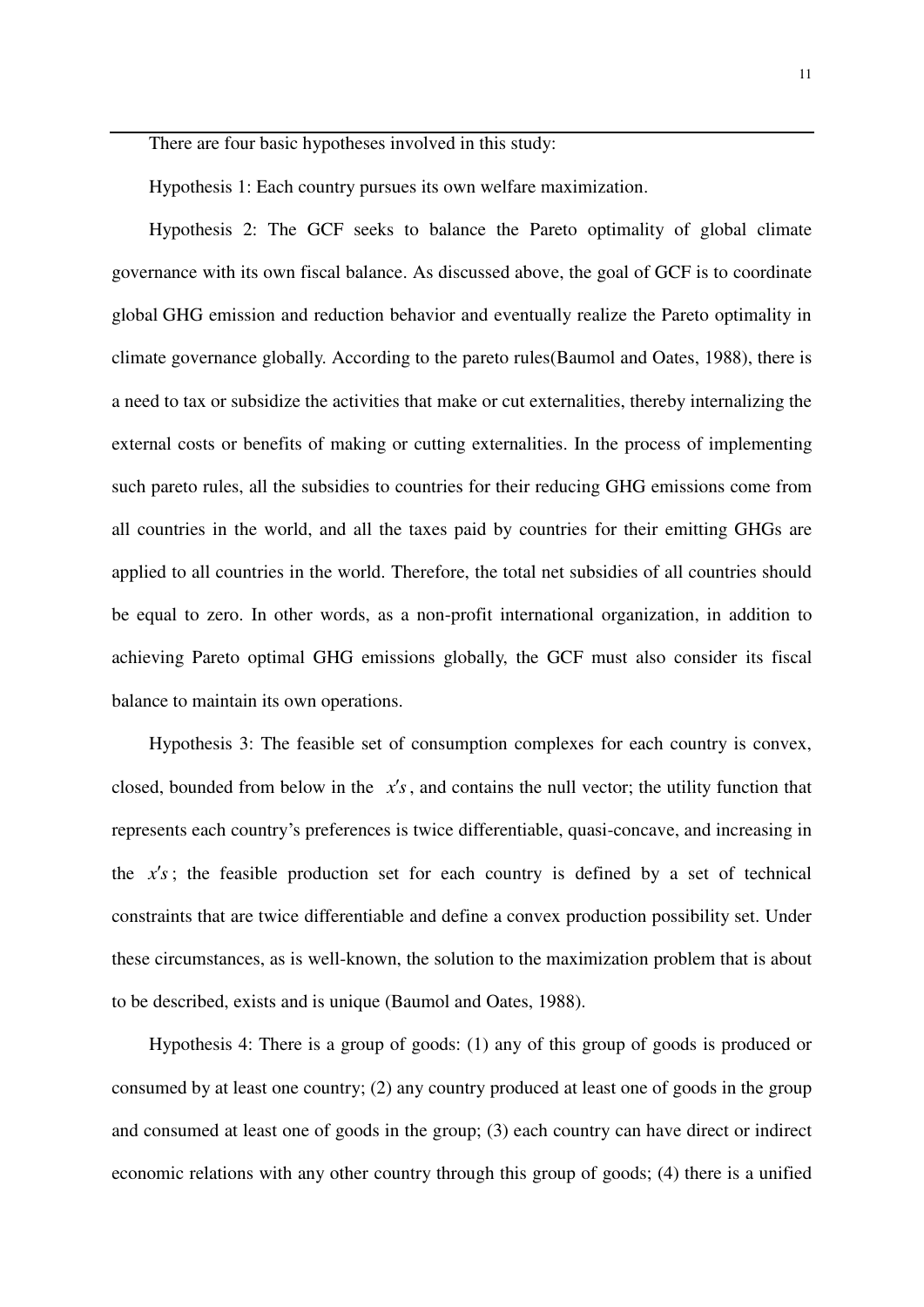market for any goods in the group. An example of this hypothesis is as following. Supposing there are four countries. Both country 1 and country 2 have produced or consumed goods A. Both country 3 and country 4 have produced or consumed goods B. If neither country 1 nor country 2 have produced or consumed same goods with country 3 or country 4, that is there is no direct or indirect economic connection between country 1, country 2 and country 3, country 4, so this scenario doesn't satisfy Hypothesis 4(see Figure 1.a). If at least one country of country 1 and country 2 has produced or consumed at least one same goods with at least one country of country 3 and country 4, arbitrarily say both country 1 and country 3 have produced or consumed the goods C, then Any of the four countries has a direct or indirect relationship with any other country in this scenario which satisfy Hypothesis 4. Goods A, Goods B and Goods C comprise the group of goods in Hypothesis 4. This assumption ensures that all countries can measure and compare values through interrelated markets. Baumol and Oates (1988) assumed that there exist a commodity consumed or produced by any economic entity, and the commodity has a unified transaction price. They (1988) think that leisure (labor) is just such a commodity. In the real economy, however, a unified global labor market and labor price does not exist. Therefore, when analyzing global public externalities, such as climate change, the assumptions do not seem to hold. This Hypothesis 4 is more general, and is more realistic portrayal of the real world.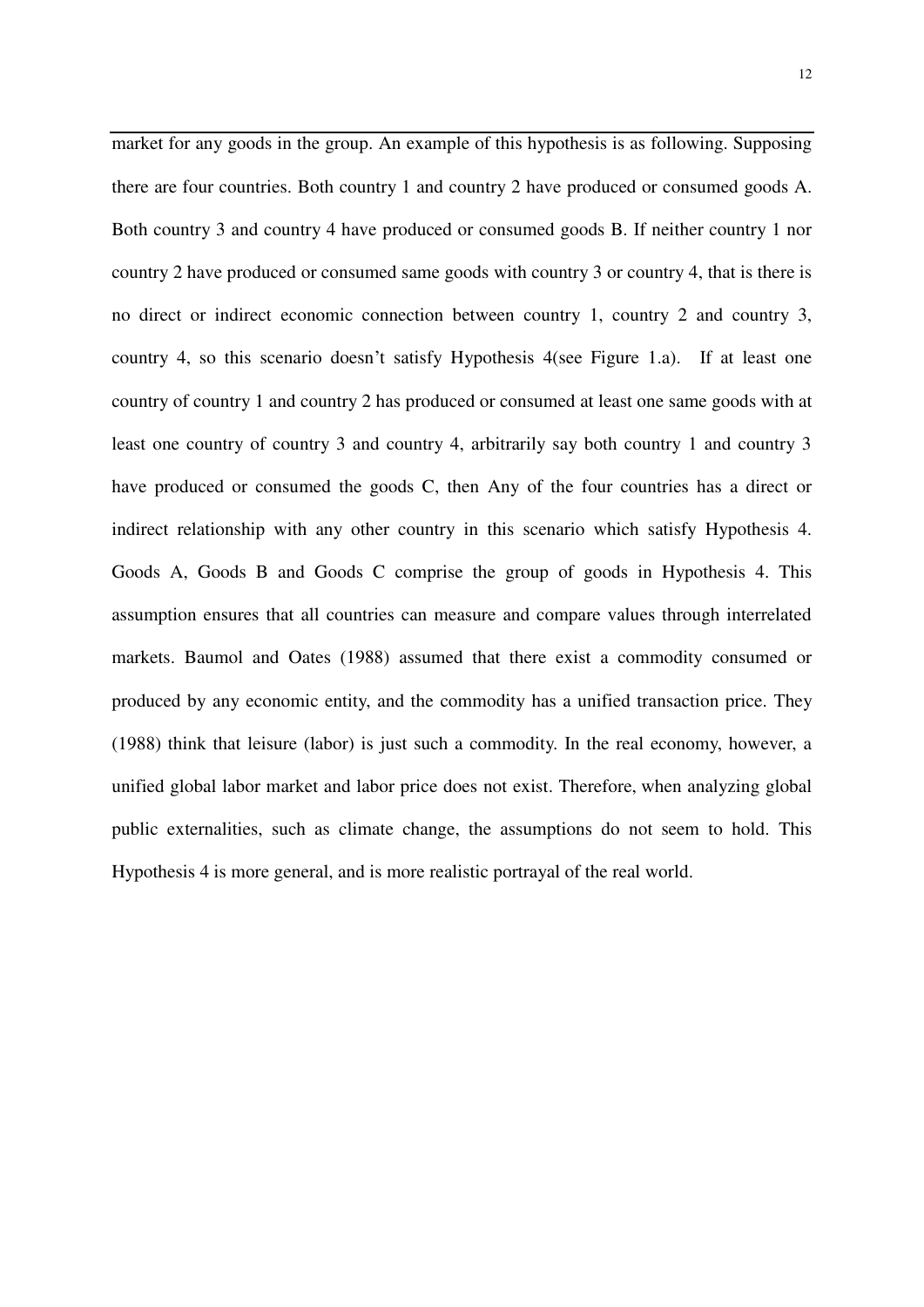

Figure1 The graphic description of hypothesis 4

#### **3 Comparative Analyses of Global Pareto Optimality and Market Equilibrium**

#### **3.1 Global Pareto optimality model**

We can formulate the global Pareto optimality problem as model (1):

max: 
$$
U_1(x_{11},...,x_{K1}, S)
$$
  
\n*s.t.* :  $U_i(x_{1i},...,x_{Ki}, S) \ge \overline{U}_i$  ( $\forall i = 2,3,..., I$ ),  
\n $f_i(y_{1i},...,y_{Ki}, s_i) \le 0$  ( $\forall i$ ),  
\n
$$
\sum_i x_{ki} \le \sum_i (y_{ki} + r_{ki})
$$
 ( $\forall k$ ). (1)

Model (1) maximizes the utility of any arbitrarily chosen country, say country 1, subject to the requirements that there be no consequent loss to any other country, and that the constraints constituted by the production functions( $f_i(y_{1i},..., y_{ki}, s_i) \le 0$  ( $\forall i$ )) and the availability of resources ( $\sum x_{ki} \leq \sum (y_{ki} + r_{ki})$  $\sum_i x_{ki} \le \sum_i (y_{ki} + r_{ki})$   $\forall k$  ) are satisfied.

We obtain the Lagrangian as follows:

$$
L_{1} = \sum_{i} \lambda_{i} [U_{i}(\bullet) - \overline{U}_{i}] - \sum_{i} \mu_{i} f_{i}(\bullet) - \sum_{k} {\{\omega_{k} [\sum_{i} x_{ki} - \sum_{i} (y_{ki} + r_{ki})]\}} \tag{2}
$$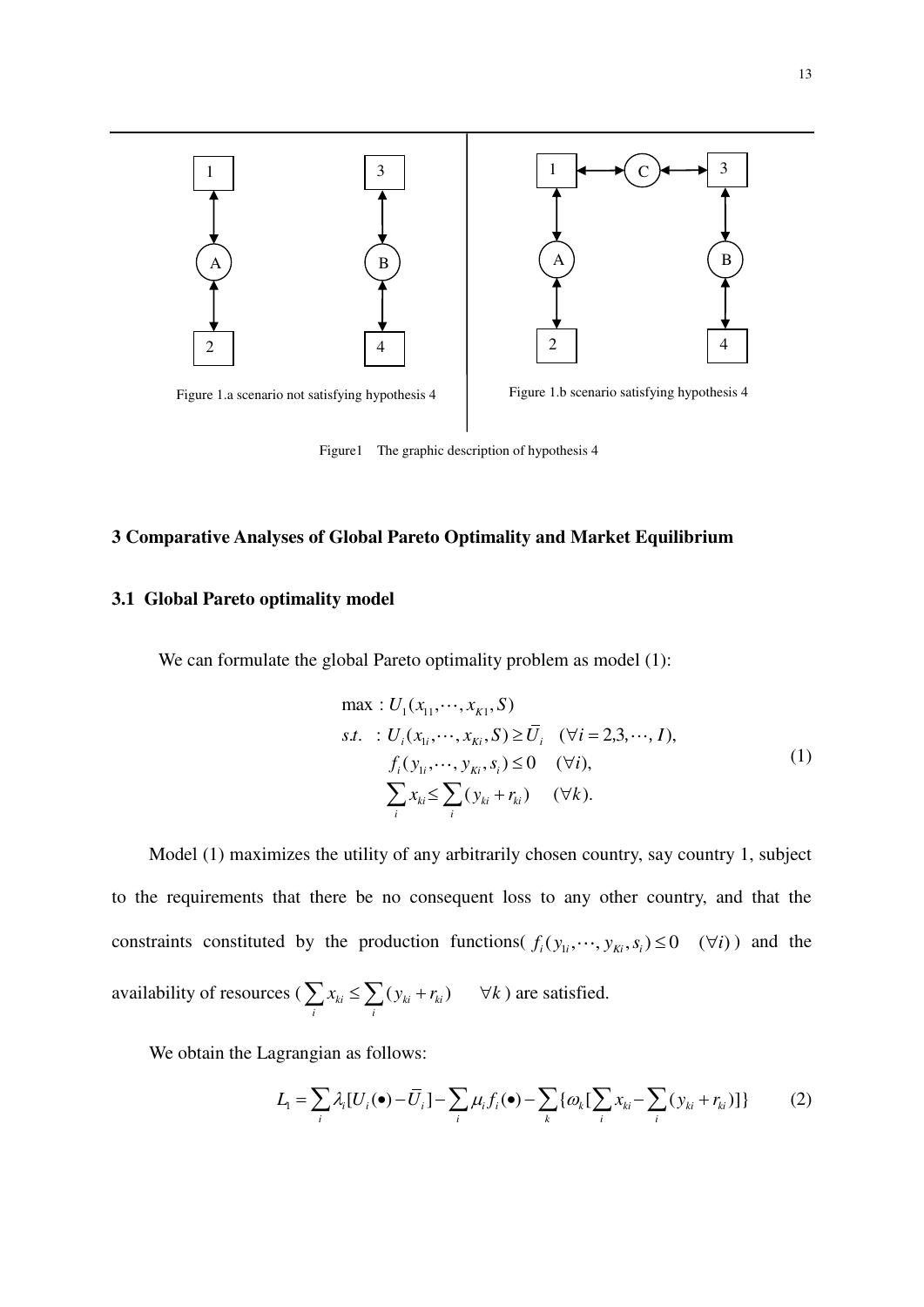The Greek letters( $\lambda_i$ ,  $\mu_i$ ,  $\omega_k$ )in (2) all represent Lagrange multipliers. Differentiating in turn with respect to the  $x_{ki}$ ,  $y_{ki}$ , and  $s_i$ , we obtain the Kuhn-Tucker conditions ((5<sup>o</sup>)–(7<sup>o</sup>)) given in the first column of Table I.

#### **3.2 Market equilibrium model**

Our objective is to determine the characteristics of the prices, assuming that they exist, which will induce the behavior patterns necessary (and sufficient) for the satisfaction of our Pareto optimality conditions and determine whether that set of prices is unique. Thus, it is more convenient to first consider the corresponding market equilibrium requirements.

We can formulate the welfare maximization problem of country  $i$  as model (3):

$$
\min: \sum_{k} [p_k * (x_{ki} - y_{ki} - r_{ki})] + t * (s_i - \overline{s}_i) - T_i * S
$$
  
s.t. 
$$
: U_i(x_{1i}, \dots, x_{Ki}, S) \ge \overline{U}_i
$$

$$
f_i(y_{1i}, \dots, y_{Ki}, s_i) \le 0.
$$
 (3)

In model (3), we use the following notation:

 $p_k$  = the price of good (resource) *k*;

 $t =$  the price of GHG emission rights;

 $\overline{s_i}$  = the quantity of initial GHG emission rights possessed by country *i*;

 $S = \sum \overline{S_i}$  $\sum_i \overline{s_i}$  = the global total quantity of initial GHG emission rights;

 $T_i$  = the subsidies assigned to country *i* for per unit of GHGs stock that exceeds *i*  $\sum_i \overline{s_i}$ .

The country  $i$  in the model (3) is taken to minimize the expenditure necessary to achieve any given level of the utility, *U<sup>i</sup>* , subject to the constraints of the production function,  $f_i(y_{1i}, \dots, y_{ki}, s_i) \leq 0$ , so that in Lagrangian form the problem is to find the saddle value of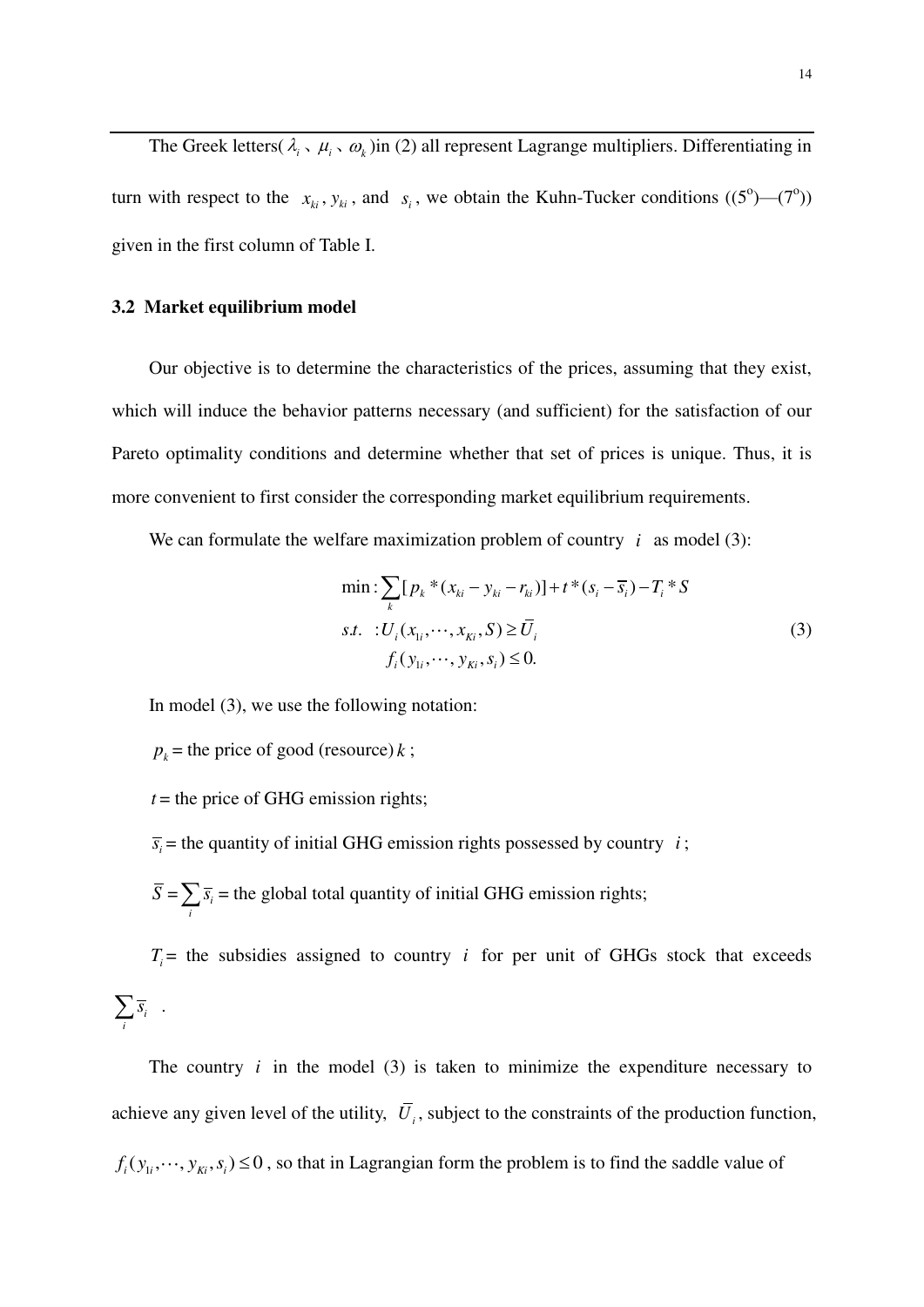$$
L_2 = \sum_{k} [p_k * (x_{ki} - y_{ki} - r_{ki})] + t * (s_i - \overline{s}_i) - T_i * (\sum_{i} s_i - \sum_{i} \overline{s}_i) - \alpha_i [U_i(\bullet) - \overline{U}_i] + \beta_i f_i(\bullet)
$$
  
(4)

(where  $\alpha_i$  is a Lagrange multiplier). We immediately obtain the Kuhn-Tucker conditions  $((5^c)$ — $(7^c)$ ) given in the second column of Table II.

| Variable | Pareto optimality | Market equilibrium                                                                                                                                                                                                                                                                                                                                                                                                                                                                                   | Prices                                                       |
|----------|-------------------|------------------------------------------------------------------------------------------------------------------------------------------------------------------------------------------------------------------------------------------------------------------------------------------------------------------------------------------------------------------------------------------------------------------------------------------------------------------------------------------------------|--------------------------------------------------------------|
| $x_{ki}$ |                   | $\begin{vmatrix} \lambda_i \frac{\partial U_i}{\partial x_{ki}} - \omega_k \le 0 \\ x_{ki} \bullet (\lambda_i \frac{\partial U_i}{\partial x_{ki}} - \omega_k) = 0 \end{vmatrix} \begin{vmatrix} p_k - \alpha_i \frac{\partial U_i}{\partial x_{ki}} \ge 0 \\ x_{ki} \bullet (p_k - \alpha_i \frac{\partial U_i}{\partial x_{ki}}) = 0 \end{vmatrix} (5^c)$                                                                                                                                          | $p_k = \omega_k$<br>$\alpha_i = \lambda_i$ (5 <sup>e</sup> ) |
| $y_{ki}$ |                   | $\omega_k - \mu_i \frac{\partial f_i}{\partial y_{ki}} \le 0$<br>$y_{ki} (\omega_k - \mu_i \frac{\partial f_i}{\partial y_{ki}}) = 0$ (6°)<br>$y_{ki} (p_k - \beta_i \frac{\partial f_i}{\partial y_{ki}}) = 0$ (6°)                                                                                                                                                                                                                                                                                 | $p_k = \omega_k$<br>$\mu_i = \beta_i$ (6 <sup>e</sup> )      |
| $S_i$    |                   | $\label{eq:2.1} \boxed{\mu_i \frac{\partial f_i}{\partial s_i} = \sum_i \lambda_i \frac{\partial U_i}{\partial s_i} (7^{\rm o}) \left  \begin{array}{c} \beta_i \frac{\partial f_i}{\partial s_i} = T_i - t + \alpha_i \frac{\partial U_i}{\partial s_i} (7^{\rm o}) \end{array} \right  \begin{array}{c} \alpha_i = \lambda_i \\ \mu_i = \beta_i \\ T_i - t = \sum_{\tilde{i} \neq i} (\lambda_{\tilde{i}} \frac{\partial U_{\tilde{i}}}{\partial s_i}) \end{array} \tag{7^{\rm o}} \label{eq:2.1}$ |                                                              |

| Table II: Kuhn-Tucker conditions for optimality with climate change |  |  |
|---------------------------------------------------------------------|--|--|
|---------------------------------------------------------------------|--|--|

Data source: Research consolidation

#### **3.3 The price-tax solution**

We define prices that sustain a competitive equilibrium that is Pareto-optimal as optimal equilibrium prices.

**Proposition 1:** We can infer that price conditions  $(5^e)$ — $(7^e)$  are optimal equilibrium **prices. In addition, for all**  $x_{ki} > 0$ ,  $y_{ki} > 0$ , the price condition (5<sup>e</sup>)—(7<sup>e</sup>) is the necessary **and sufficient condition to induce each country to select Pareto-optimal activity levels.** 

**Proof: See Appendix A.**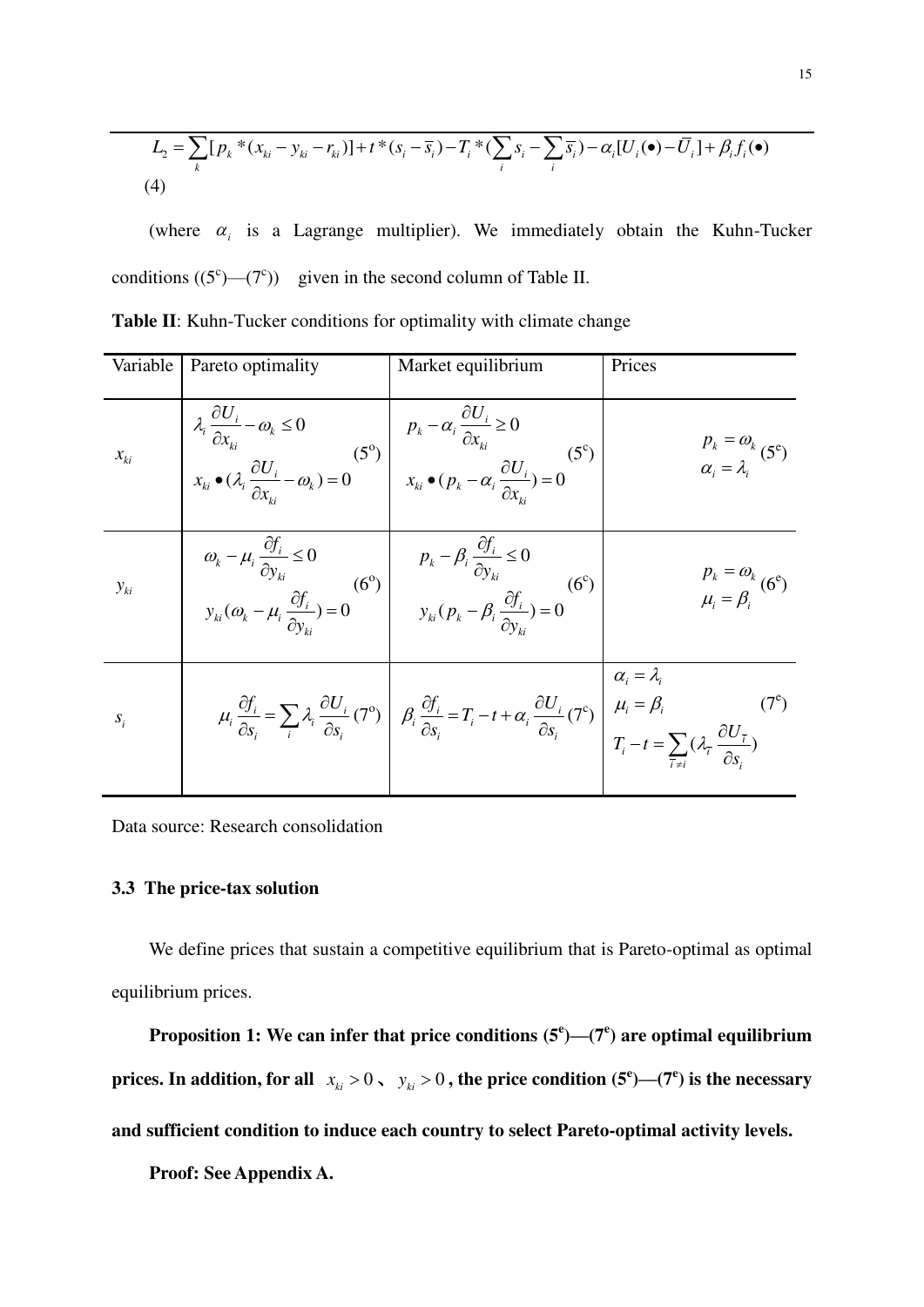While for all  $x_{ki} = 0$ ,  $y_{ki} = 0$  price conditions,  $(5^e)$ — $(7^e)$  is not the only sufficient condition to yield equality between the market and Pareto-optimal activity levels, other policies for good *i* are not relevant to countries that do not consume or produce any good *i* . In fact, when we do not know if  $x_{ki}$  and  $y_{ki}$  are greater than 0 or equal to 0 beforehand, the price condition  $(5^e)$ — $(7^e)$ tends to be the only necessary and sufficient condition that can induce each country to select Pareto-optimal activity levels. In other words, they are optimal equilibrium prices.

#### **4 The Green Climate Fund: Fund Raising and Allocation Plan**

#### **4.1 Analysis on global Pareto-optimal conditions**

The GCF is set to achieve the goal of coordinating the national GHG emissions reduction benefits and ultimately achieve global Pareto optimality. As the optimal equilibrium price condition is the necessary and sufficient condition for the market equilibrium to achieve Pareto optimality, for calculating GCF subsidies or taxes on the national GHG emissions, Eq.  $(7<sup>e</sup>)$  needs to be satisfied and that is

$$
T_i - t = \sum_{\bar{i} \neq i} (\lambda_{\bar{i}} \frac{\partial U_{\bar{i}}}{\partial s_i}) = \sum_{\bar{i} \neq i} (\lambda_{\bar{i}} \frac{\partial U_{\bar{i}}}{\partial S})
$$
(8)

Subject to Eq. (8), to achieve Pareto optimal GHG emissions globally, the GCF must meet Pareto rules during the raising of funds and allocation of GCF. The reduction (increase) of a unit of GHG emissions must be subsidized, wherein the net subsidies must be equal the total marginal benefit offered by the unit of GHG to all other countries across the world. If the total marginal benefit is positive, then the net subsidy would be positive, and vice versa, that is, where the net subsidy is negative, tax levy would be required for that country.

#### **4.2 Analysis of global Pareto optimality and fiscal balance of GCF**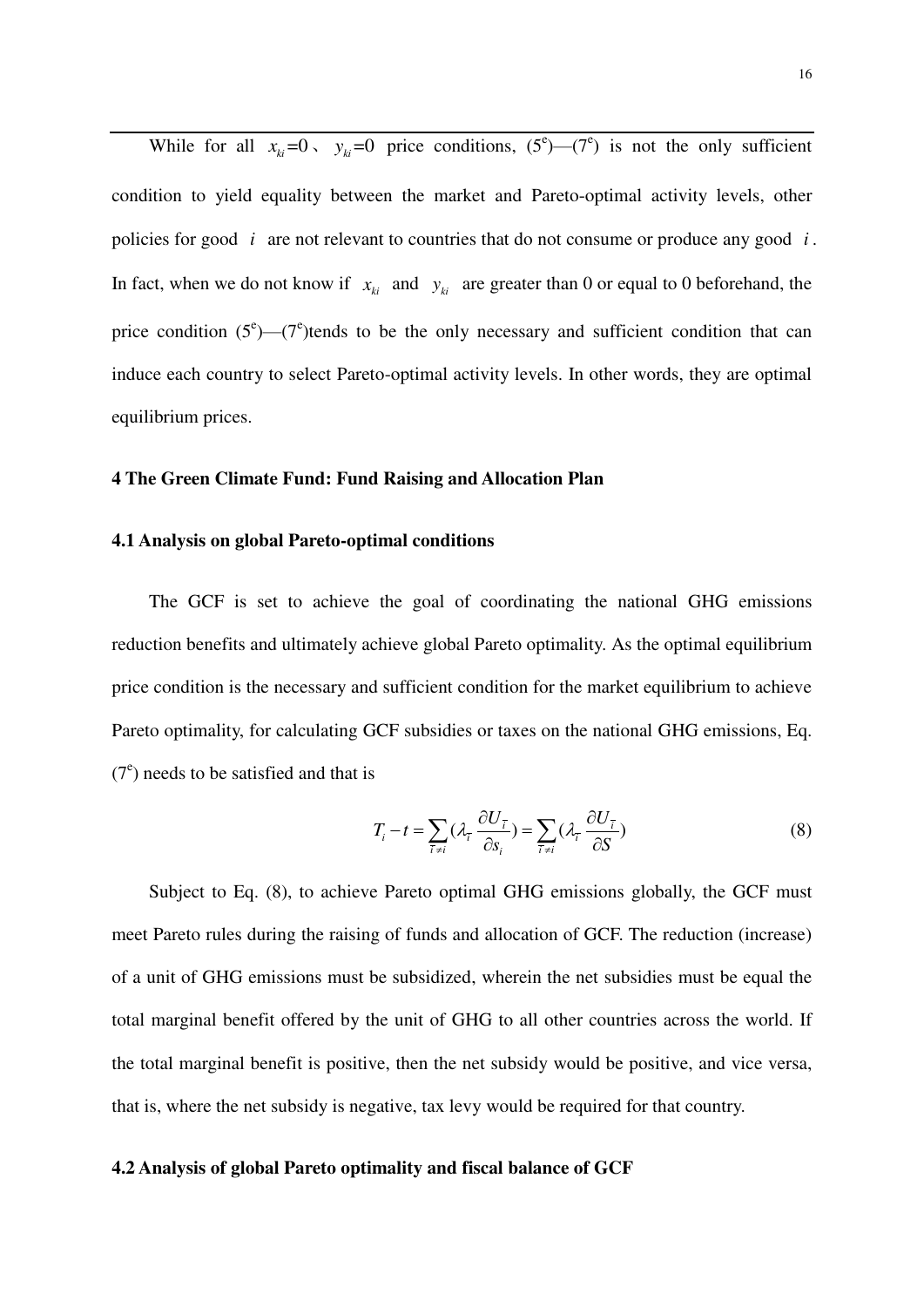As a non-profit international organization, in addition to achieving Pareto optimal GHG emissions globally, the GCF must also consider its fiscal balance to maintain its own operations. The restraint of fiscal balance can be described by Eq. (9)

$$
\sum_{i=1}^{I} \left[ t^* \overline{\mathbf{\mathfrak{F}}} - \mathbf{\mathfrak{F}} + T^* \sum_{i} \mathbf{\mathfrak{F}} - \sum_{i} \mathbf{\mathfrak{F}} \right] \mathbf{F} \quad \mathbf{B} \tag{9}
$$

where 1  $[t * (\overline{s}_{i} - s_{i}) + T_{i} * S]$ *I*  $i \rightarrow i$ <sup>*i*</sup>  $i$ *i*  $t * (\overline{s_i} - s_i) + T_i * S$  $\sum_{i=1}^{n} [t^*(\overline{s}_i - s_i) + T_i^*S]$  specifies the total net subsidies to all countries given by

the GCF; *D* denotes all other revenues (including public fund donations, private donations, and grants from various agencies) unrelated to GHG emissions acquired by the GCF; *C* expresses all other expenditures (including operating costs of GCF and research expenditures) unrelated to GHG emissions paid by the GCF.

Subject to Eqs. (8) and (9), we can obtain the only solution of  $t$  and  $T_i$  (refer to Appendix B for the derivation process).

$$
t = \sum_{\bar{i}} (\lambda_{\bar{i}} \frac{\partial U_{\bar{i}}}{\partial S})
$$
 (10)

It must be noted that  $\sum s_i - \sum \overline{s_i} \neq 0$  $\sum_i s_i - \sum_i \overline{s_i} \neq 0$  is crucial. In the real economy,  $S > 0$ ,  $I > 1$ ,  $S_0 > 1$ and  $\bar{S} \ge 0$ , that is, the global total net GHG emissions are greater than zero, the number of countries participating in the GCF is greater than one, and the global total initial GHG emission quota is greater than or equal to zero. Therefore, we can conclude that  $S(1-I) - \overline{S} - S_0 < 0$ .

Subject to Eqs. (8) and (10), we obtain

$$
T_i = \lambda_i \frac{\partial U_i}{\partial S} \tag{11}
$$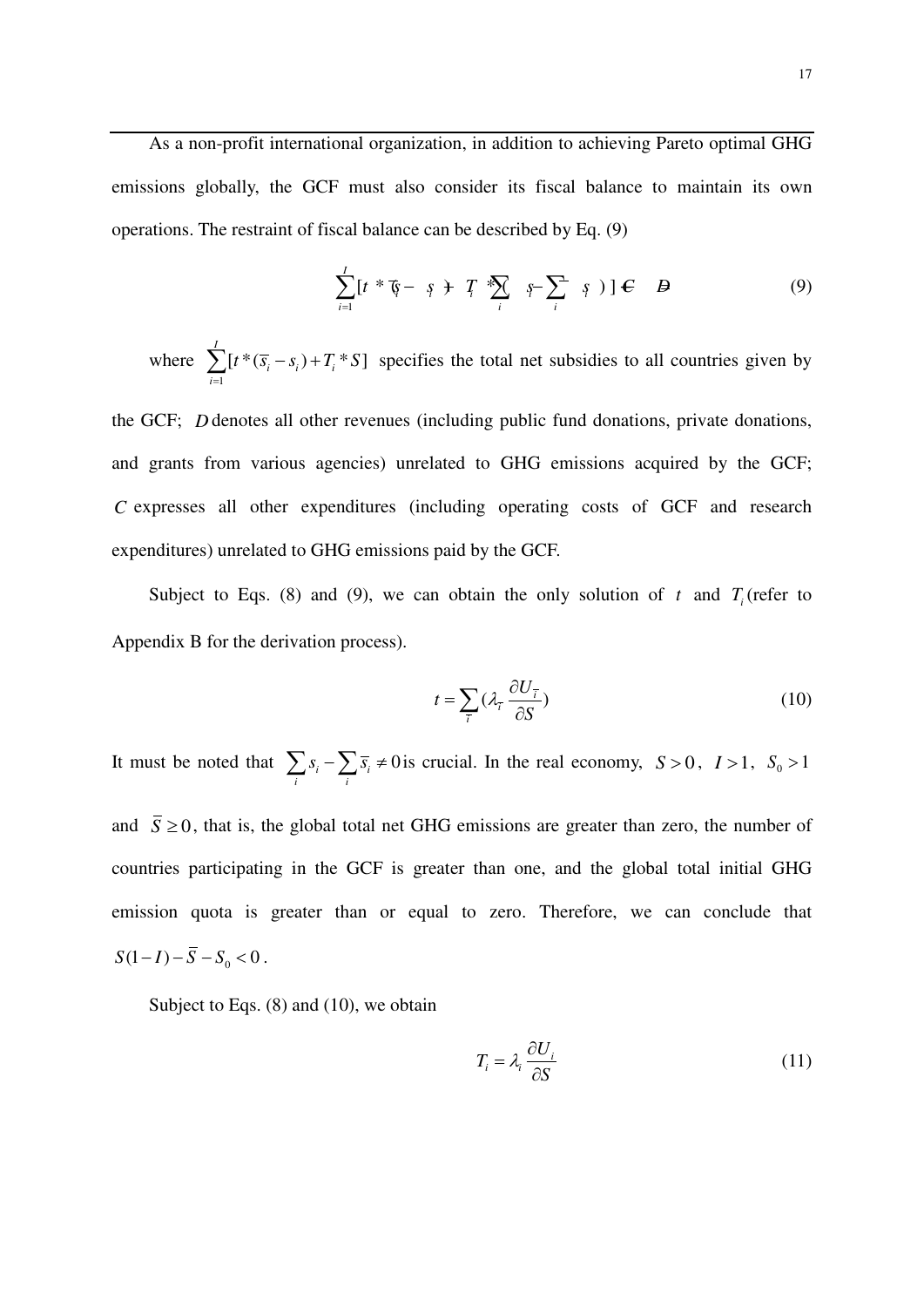In the Eqs. (10) and (11),  $\overline{S}$  denotes the global total initial GHG emissions quota, *S* expresses the global final total GHG emissions,  $\lambda_i \frac{\partial G_i}{\partial s}$ *U S*  $\lambda \stackrel{\widehat{C}}{=}$  $\widehat{o}$  specifies the marginal damage caused by per unit stock of GHGs to a country,  $\sum_{n=1}^{\infty} (\lambda_i \frac{\partial \mathbf{C}^{\top}(\mathbf{C})}{\partial \mathbf{S}^{\top}})$ *i U S*  $\lambda = \frac{\partial}{\partial x}$  $\sum_{\bar{i}} (\lambda_{\bar{i}} \frac{\partial U_{\bar{i}}}{\partial S})$  measures the global total marginal damage caused by per unit stock of GHGs. Based on Eq. (10), the price of GHG emissions permit (*t* ) can be divided into two parts:

$$
\frac{S(I-1)\sum_{\overline{i}}(\lambda_{\overline{i}}\frac{\partial U_{\overline{i}}}{\partial s_i})}{S(I-I)-\overline{S}-S_0}
$$
\n(12)

And

$$
\frac{C-D}{S(1-I)-\overline{S}-S_0}
$$
\n(13)

where (12)denotes basic prices of GHG emissions rights and(13) expresses price adjustment according to the income surplus that is not related to GHG emissions in order to maintain the fiscal balance of GCF. Similarly, according to Eq. (11), the subsidies assigned to country *i* for per unit stock of GHGs  $(T_i)$ can be divided into two parts:

$$
-\lambda_i \frac{\partial U_i}{\partial S} - \frac{\overline{S} \sum_{\overline{i}} (\lambda_{\overline{i}} \frac{\partial U_{\overline{i}}}{\partial S})}{S(1-I) - \overline{S}}
$$
(14)

and

$$
\frac{C-D}{S(1-I)-\overline{S}-S_0}
$$
 (15)

where  $(14)$ denotes the basic subsidies.

Eq. (8) is the only necessary and sufficient condition for market equilibrium to achieve the global Pareto optimality, and Eq. (9) is the only equation that describes the balance of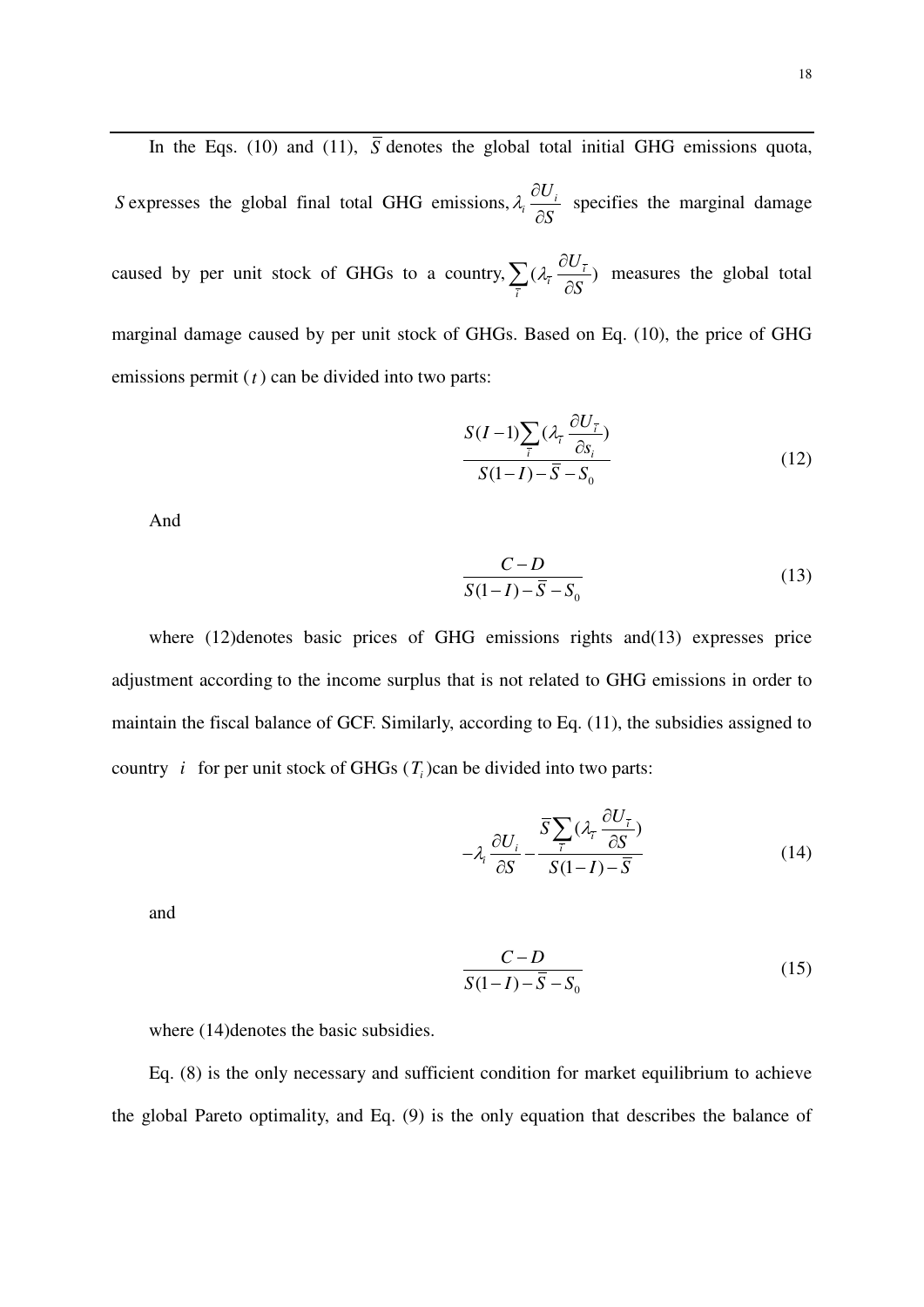fiscal revenue and expenditure, that is, both are unique. Thus, the only set of solutions—Eqs. (10) and (11) derived from Eqs. (8) and (9)—are also unique.

#### **4.3 Fund-raising and allocation plan for the GCF**

Based on Eqs. (10) and (11), we can obtain the financial surplus of the GCF:

$$
D-C-\sum_{i=1}^{I} \{\frac{C-D+S(I-1)\sum_{\bar{i}}(\lambda_{\bar{i}}\frac{\partial U_{\bar{i}}}{\partial s_{i}})}{S(1-I)-\bar{S}-S_{0}}*\overline{(s_{i}-s_{i})}+[\lambda_{i}\frac{\partial U_{i}}{\partial S}+\frac{D-C+\bar{S}\sum_{\bar{i}}(\lambda_{\bar{i}}\frac{\partial U_{\bar{i}}}{\partial S})}{S(1-I)-\bar{S}-S_{0}}]^{*}S\}
$$
\n
$$
=\sum_{i}\{\frac{S(I-1)\sum_{\bar{i}}(\lambda_{\bar{i}}\frac{\partial U_{\bar{i}}}{\partial s_{i}})}{S(1-I)-\bar{S}-S_{0}}* (s_{i}-\bar{s}_{i})+[-\lambda_{i}\frac{\partial U_{i}}{\partial S}-\frac{\bar{S}\sum_{\bar{i}}(\lambda_{\bar{i}}\frac{\partial U_{\bar{i}}}{\partial S})}{S(1-I)-\bar{S}-S_{0}}]^{*}S\}
$$
\n
$$
=\sum_{i}\{\theta(\lambda_{\bar{i}}\frac{\partial U_{\bar{i}}}{\partial S})^{*}(s_{i}-\bar{s}_{i})-[\lambda_{i}\frac{\partial U_{i}}{\partial S}-(1+\theta)\sum_{\bar{i}}(\lambda_{\bar{i}}\frac{\partial U_{\bar{i}}}{\partial S})]^{*}S\}
$$
\n
$$
=0
$$
\n(16)

where  $\mathbf{0}$  $(I-1)$  $(1-I)$ *S I*  $S(1-I) - S - S$  $\theta = \frac{S(I - )}{\sqrt{S(I - )}}$  $-I)-\overline{S} ;\theta$  can be defined as a balance factor of fiscal revenue and

expenditure that are related only with the global total initial GHG emissions quota  $\overline{S}$ , the global final total GHG emissions *S*, and the number of global countries  $I^1$ .  $\theta$  is proportional to *S* and  $S_0$ , but inversely proportional to *S* and *I*. Therefore, we can obtain the plan for the raising of capital and allocation of GCF based on both global Pareto optimality and fiscal balance.

#### **(I) Given below are four main ways that can be employed to raise funds for the GCF:**

**Way 1:** When 
$$
\frac{C-D}{S(1-I)-\overline{S}-S_0} + \frac{S(I-1)\sum_i (\lambda_i \frac{\partial U_{\overline{I}}}{\partial S_i})}{S(1-I)-\overline{S}-S_0} \ge 0
$$
, countries with excessive

historical net GHG emissions and those exceeding their initial emission rights should pay the

-

 $<sup>1</sup>$  To be precise,  $I$  should be the number of countries involved in the GCF mechanism; this study assumes that all countries</sup> in the world will participate in the GCF mechanism.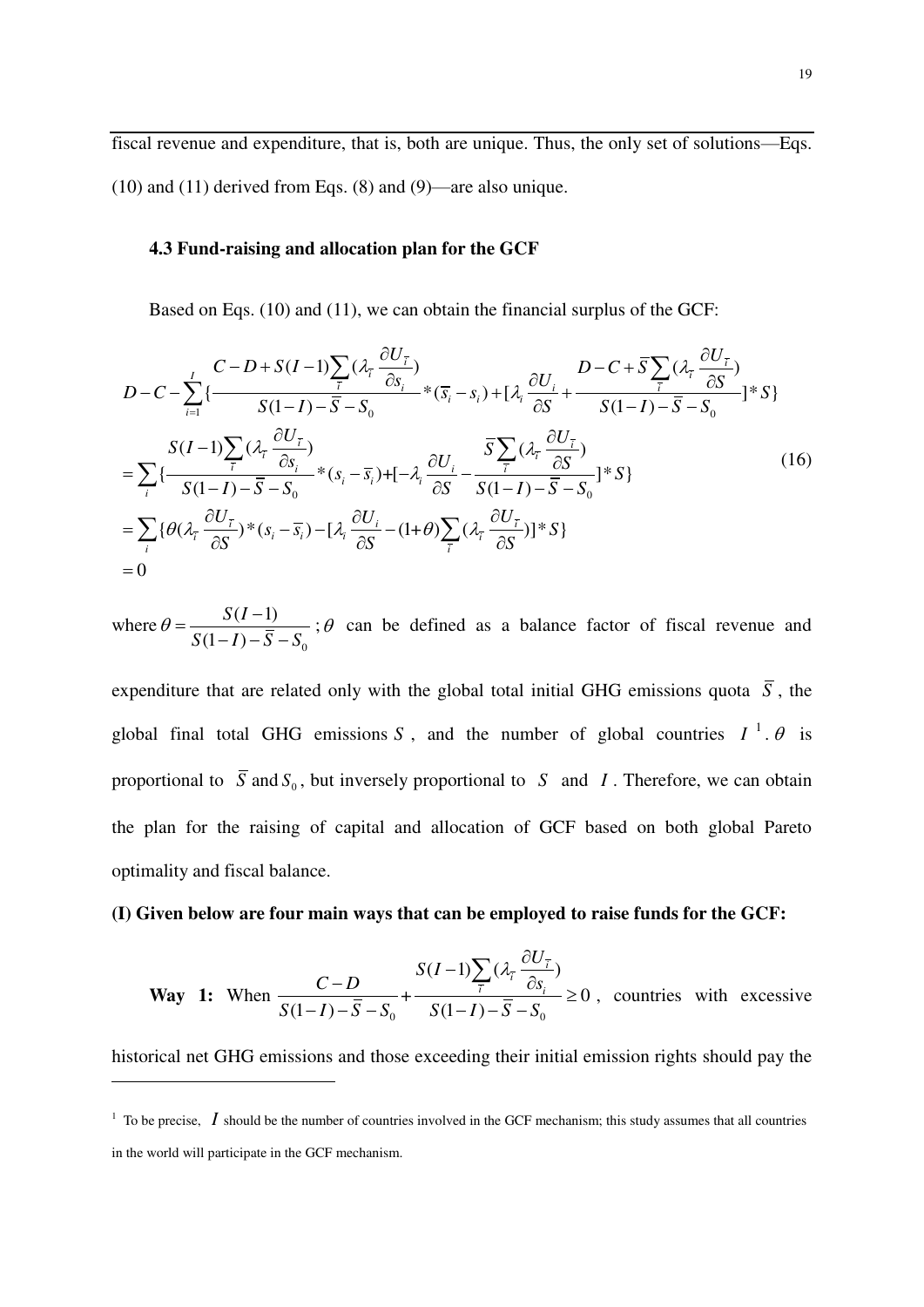climate funds to GCF, that is, if  $s_i - \overline{s}_i > 0$  in country *i*, then this country should

contribute 
$$
\left[\frac{C-D}{S(1-I)-\overline{S}-S_0}+\frac{S(I-1)\sum_{\overline{i}}(\lambda_{\overline{i}}\frac{\partial U_{\overline{i}}}{\partial s_i})}{S(1-I)-\overline{S}-S_0}\right]^*(s_i-\overline{s_i})
$$
 amount of climate funds to the

GCF.

**Way 2:** When 
$$
\frac{C-D}{S(1-I)-\overline{S}} + \frac{S(I-1)\sum_{\overline{i}}(\lambda_{\overline{i}}\frac{\partial U_{\overline{i}}}{\partial s_i})}{S(1-I)-\overline{S}} < 0
$$
, countries whose historical net

GHG emissions are lesser than their initial emission rights should pay the climate funds to GCF, that is, if  $s_i - \overline{s}_i < 0$  in country *i*, then this country should

contribute  $0 \t0$   $(1)$   $0$  $(I-1)\sum_{i}(\lambda_{\overline{i}}\frac{\partial\sigma_{i}}{\partial})$  $\left[\frac{C}{\sigma(1-\bar{x})-\bar{S}-S}+\frac{i}{\sigma(1-\bar{x})-\bar{S}-S}\right]^*(s_i-\bar{s}_i)$  $(1-I) - S - S_0$   $S(1-I)$  $\frac{26}{7}$  $\frac{\overline{i}}{\sqrt{2}} \frac{c s_i}{\sqrt{2}}$  =  $\frac{1}{2}$  \*  $(s_i - \overline{s_i})$  $S(I-1)\sum_{\tau}(\lambda_{\tau}\frac{\partial U}{\partial \tau})$  $\frac{C-D}{\sqrt{2}}$  +  $\frac{Z_i}{\sqrt{2}}$   $\frac{\partial s_i}{\partial s_j}$  +  $\frac{\partial s_i}{\partial s_j}$  =  $\frac{\partial s_i}{\partial s_j}$  =  $\frac{\partial s_i}{\partial s_j}$  $S(1-I) - S - S_0$   $S(1-I) - S - S$  $(-1)\sum (\lambda_i \frac{\partial}{\partial x_i})$  $\frac{-D}{\sqrt{2}} + \frac{2(x-1)\sqrt{2(x-1)}}{2(x-1)\sqrt{2(x-1)}}$  \*  $(s, -1)$  $-I) - \overline{S} - S_0$   $S(1-I) - \overline{S}$  $\sum$ amount of climate funds to the

GCF.

**Way 3:** If 
$$
\frac{C-D}{S(1-I)-\overline{S}-S_0}-\lambda_i\frac{\partial U_i}{\partial S}-\frac{\overline{S}\sum_i(\lambda_i\frac{\partial U_{\overline{I}}}{\partial S})}{S(1-I)-\overline{S}-S_0}>0 \text{ in country } i\text{, then this}
$$

country should contribute  $0 \t\t 0 \t\t 0 \t\t 1$   $0 \t\t 0$  $(\lambda_{\vec{i}} \frac{\partial \mathcal{O}_{i}}{\partial \mathcal{S}})$  $\left[\frac{C}{\sigma(1-\lambda)}\frac{C}{\sigma}-\lambda_i\frac{C C_i}{\sigma(1-\lambda)}-\frac{i}{\sigma(1-\lambda)}\right]^*$  $(1-I) - S - S_0$   $\partial S$   $S(1-I)$  $\frac{\partial}{\partial r}$  $i\frac{UU_i}{2C} - \frac{i}{C(1)}$  $\overline{S}\sum_{i}(\lambda_{\overline{i}}\frac{\partial U}{\partial \overline{j}})$  $\frac{C-D}{\sqrt{C}} - \lambda_i \frac{\partial U_i}{\partial S} - \frac{Z_i}{\sqrt{C}} \frac{\partial S}{\partial S}$ <sup>1</sup>  $S(1-I) - S - S_0$   $\partial S$   $S(1-I) - S - S$  $\lambda$ .  $\lambda$ .  $\widehat{o}$  $\frac{-D}{\overline{a} - \overline{a}} - \lambda_i \frac{\partial U_i}{\partial \overline{a}} - \frac{\partial L_i}{\partial \overline{a}} \frac{\partial U_i}{\partial \overline{a}}$  $-I) - \overline{S} - S_0$   $\overline{S}$   $\partial S$   $S(1-I) - \overline{S}$  - $\sum$ amount of

climate funds to the GCF.

**Way 4:** The GCF acquires all other revenues unrelated to GHG emissions, including public fund donations, private donations, or grants from various agencies.

#### **(II) Given below are four main ways to allocate funds for the GCF:**

**Way 1:** When 
$$
\frac{C-D}{S(1-I)-\overline{S}-S_0} + \frac{S(I-1)\sum_{\overline{i}}(\lambda_{\overline{i}}\frac{\partial U_{\overline{i}}}{\partial S_i})}{S(1-I)-\overline{S}-S_0} \ge 0
$$
, countries that are active in

reducing GHG emissions and whose net emissions are less than their initial emission rights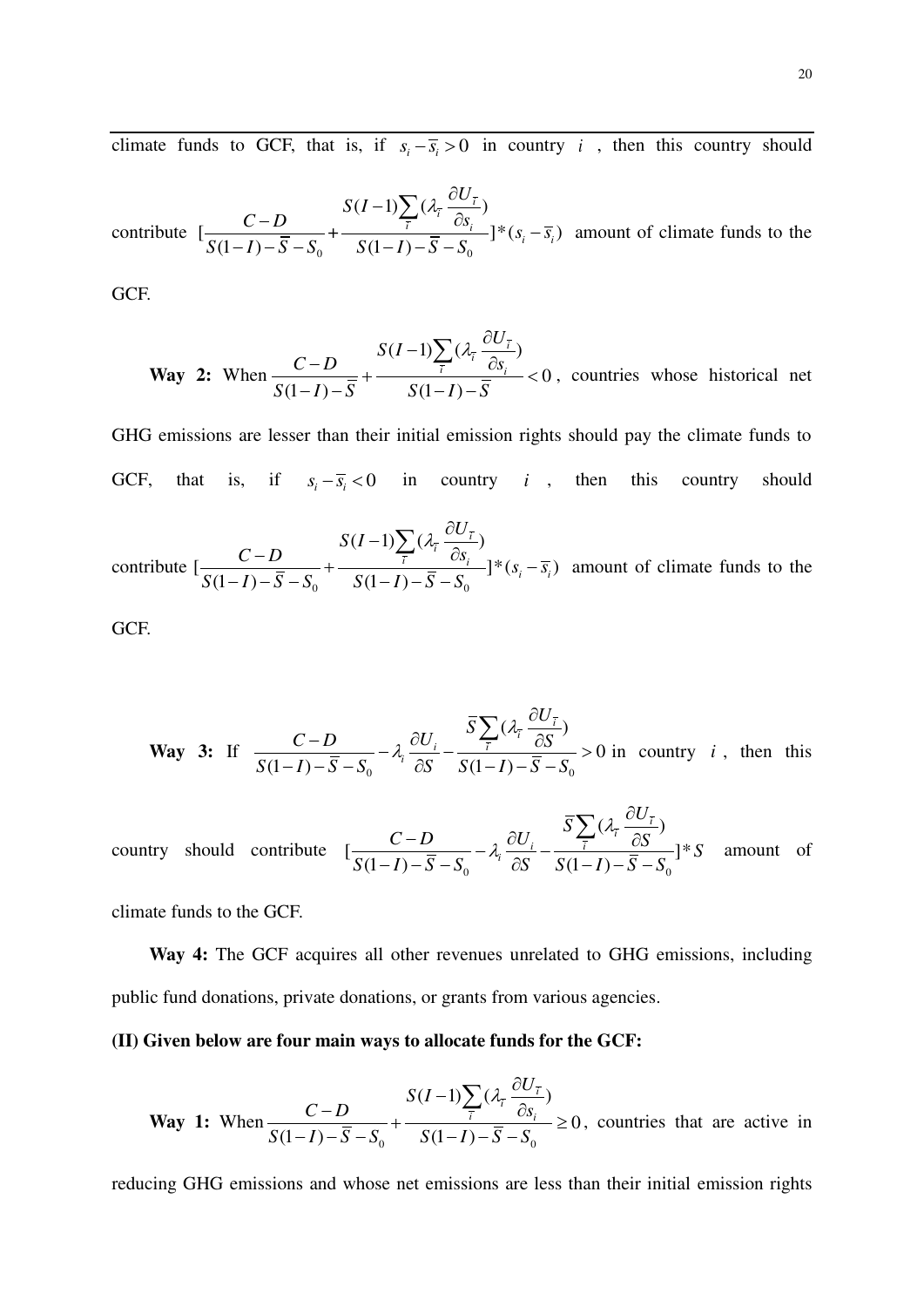should receive climate subsidies from the GCF, that is, if  $s_i - \overline{s}_i < 0$  in country *i*, then the

GCF should allocate 0 0  $(I-1)\sum_{i}(\lambda_{\overline{i}}\frac{\partial\sigma_{i}}{\partial})$  $\left[\frac{C}{\sigma(1-\bar{N})^2} + \frac{i}{\sigma(1-\bar{N})^2} + \frac{i}{\sigma(1-\bar{N})^2}\right]^* (\bar{s}_i - s_i)$  $(1-I) - S - S_0$   $S(1-I)$  $\frac{0.07}{2}$  $\frac{\overline{i}}{\sqrt{2}} \frac{c s_i}{\sqrt{2}}$  =  $\left[\frac{s_i}{s_i} - s_i\right]$  $S(I-1)\sum_{\tau}(\lambda_{\tau}\frac{\partial U}{\partial \tau})$  $\frac{C-D}{\sqrt{2}}$  +  $\frac{Z_i}{\sqrt{2}}$   $\frac{\partial S_i}{\partial S_j}$  +  $\frac{\partial S_i}{\partial S_j}$  =  $S$  $S(1-I) - S - S_0$   $S(1-I) - S - S$  $(-1)\sum (\lambda_i \frac{\partial}{\partial x_i})$  $\frac{-D}{\sqrt{2}} + \frac{2(x-1)\sqrt{2(x-1)}}{2(x-1)\sqrt{2(x-1)}}$  \*  $(\sqrt{3}, -1)$  $-I) - \overline{S} - S_0$   $S(1-I) - \overline{S}$  $\sum$ amount of climate

subsidies to this country.

**Way 2:** When 
$$
\frac{C-D}{S(1-I)-\overline{S}-S_0} + \frac{S(I-1)\sum_{\overline{i}}(\lambda_{\overline{i}}\frac{\partial U_{\overline{i}}}{\partial S_i})}{S(1-I)-\overline{S}-S_0} < 0
$$
, countries with excessive

historical net GHG emissions and those exceeding their initial emission rights should receive climate subsidies from the GCF, that is, if  $s_i - \overline{s_i} > 0$  in country *i*, then the GCF should

allocate 0 0  $(I-1)$   $\left(\lambda_{\overline{i}} \frac{\partial c_i}{\partial t}\right)$  $\left[\frac{C}{G(1-\lambda)}\frac{B}{\overline{G}} - \frac{C}{G(1-\lambda)}\frac{C}{\overline{G}}\frac{C}{G} \right]^* (\overline{S}_i - S_i)$  $(1-I) - S - S_0$   $S(1-I)$  $\frac{36}{7}$  $\frac{\overline{i}}{\sqrt{2}} \frac{c s_i}{\sqrt{2}}$  =  $\frac{1}{2}$  \*  $(\overline{s_i} - s_i)$  $S(I-1)\sum_{i}(\lambda_{\bar{i}}\frac{\partial U}{\partial x_{i}})$  $\frac{C-D}{\sqrt{S}} + \frac{C(S)-C}{\sqrt{S}} + \frac{S(S)}{S(S)-S}$  $S(1-I) - S - S_0$   $S(1-I) - S - S$  $(-1)\sum (\lambda_i \frac{\partial}{\partial x_i})$  $\frac{-D}{\overline{z} - \overline{z}} + \frac{2(z - \overline{z}) \sum_{i} \overline{z_i} \cdot \overline{z_i}}{\sqrt{z} - \overline{z} \cdot \overline{z} - \overline{z}}$  \* ( $\overline{s_i}$  –  $-I) - \overline{S} - S_0$   $S(1-I) - \overline{S}$  $\sum$ amount of climate subsidies to

this country.

**Way 3:** If 
$$
\frac{D-C}{S(1-I)-\overline{S}-S_0} + \lambda_i \frac{\partial U_i}{\partial S} + \frac{\overline{S}\sum_i (\lambda_i \frac{\partial U_{\overline{I}}}{\partial S})}{S(1-I)-\overline{S}-S_0} > 0
$$
 in country *i*, then the GCF

should allocate 0 0  $(1\ 1)\ 0\ 0$  $(\lambda_{\bar{i}} \frac{\partial \mathbf{C}_{i}}{\partial \mathbf{C}})$  $\left[\frac{D}{\sigma(1-\lambda)}\frac{\sigma}{\sigma} + \lambda_i \frac{\sigma \sigma_i}{\sigma} + \frac{i}{\sigma(1-\lambda)}\frac{\sigma D}{\sigma} \right]^*$  $(1-I) - S - S_0$   $\partial S$   $S(1-I)$  $\frac{36}{7}$  $i\frac{UU_i}{2C} + \frac{i}{C(1)}$  $\overline{S}\sum_{i}(\lambda_{\overline{i}}\frac{\partial U}{\partial \overline{j}})$  $\frac{D-C}{\sqrt{D^2-5}} + \lambda_i \frac{\partial U_i}{\partial S} + \frac{\sum_i (U_i - \partial S)^i}{\partial S}$  |\* S  $S(1-I) - S - S_0$   $\partial S$   $S(1-I) - S - S$  $\lambda$ .  $\lambda$ .  $\partial$  $\frac{-C}{\overline{a} + \lambda_i} + \lambda_i \frac{\partial U_i}{\partial a} + \frac{\partial L_i}{\partial a} + \frac{\partial L_i}{\partial a}$  $-I) - \overline{S} - S_0$   $\overline{S}$   $\partial S$   $S(1-I) - \overline{S}$  - $\sum$ amount of climate subsidies

to this country.

**Way 4:** The GCF pays all other expenditures unrelated to GHGs emissions, including the operating costs of GCF or other research expenditures.

#### **5 Further Discussions on Fund-raising and Allocation Plan of the GCF**

#### **5.1 Discussion of variable settings**

According to Eqs. (10), (11), and (16), to implement GCF's plan of raising the capital and allocation, and ultimately to achieve both Pareto-optimal climate governance globally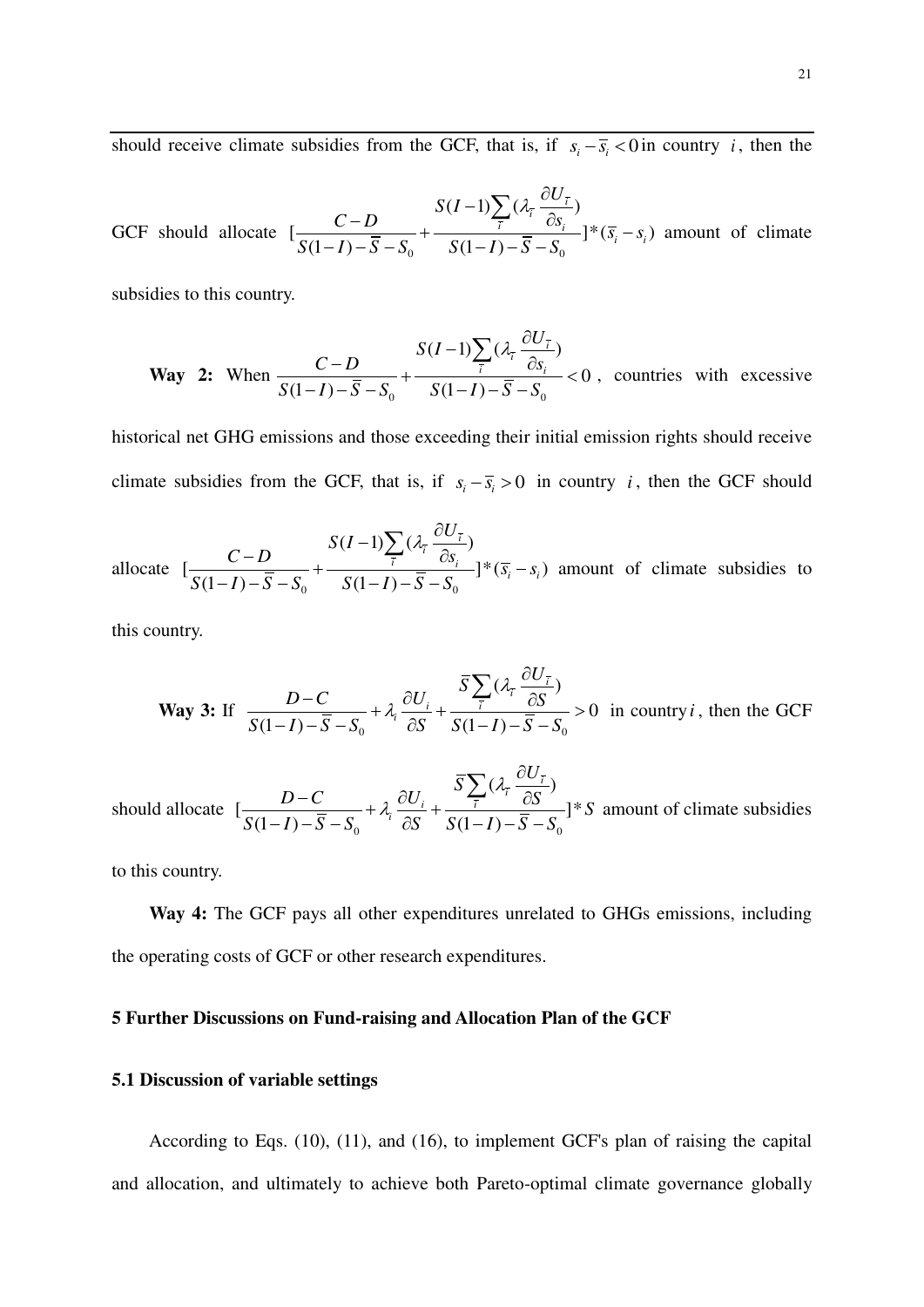and financial balance in the Green Climate Fund Organization, we need to determine the 5 variables described as following:

①*C* denotes the expenditures paid by the GCF and not related to GHG emissions. It cannot be pre-determined, but it can be gradually determined with the operation of the GCF.

② *D* denotes the revenues acquired by the GCF and unrelated to GHG emissions. It cannot be pre-determined, but it can be gradually determined with the operation of the GCF.

③ *S* denotes the expected final global stock of GHGs. It is preset according to the goals of the GCF. There are two possible scenarios. If the GCF pursues Pareto optimality in global climate governance, then scientific research should be conducted to assess the global Pareto-optimal stock of GHGs. If the GCF pursues the periodic goal of global climate governance, then it will need to facilitate consultations among the countries of the world to determine *S* 1 .

④ *I* denotes the number of countries participating in the GCF. Since the climate change due to GHG emissions affects all the countries across the world, *I* should be set as the number of all countries in the world.

 $\bigcirc$   $\lambda_{\bar{i}} \frac{\partial \mathbf{C}_{\bar{i}}}{\partial \mathbf{C}}$ *U S*  $\lambda$  =  $\frac{\partial}{\partial x}$  $\frac{\partial \vec{v}_i}{\partial S}$  denotes the impact of a unit of stock of GHGs on the country  $\vec{i}$  and needs

to be determined through scientific research.

-

<sup>&</sup>lt;sup>1</sup> The global climate has been making progress in each planning period, since several years. For example, progress was witnessed in the first commitment period of the Kyoto protocol, which was from 2008 to 2012, and, subsequently, in the second commitment period of the Kyoto protocol, which was from 2013 to 2020. In the future, global climate governance will be difficult, but it will be more feasible with periodical planning.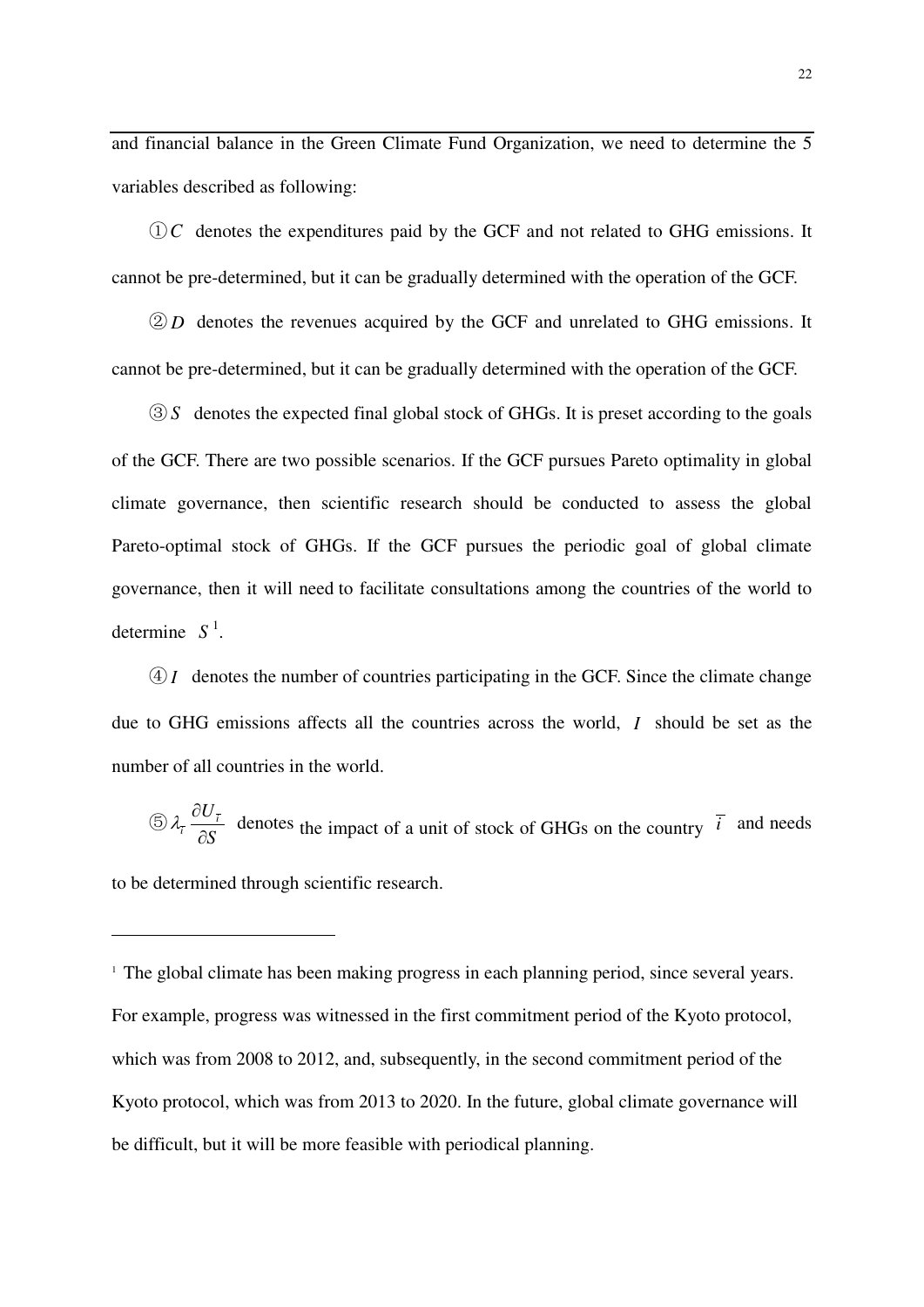$\circledS$   $\overline{s}_i$  ( $\overline{S}$ ) denotes country *i*'s initial GHG emission rights. It needs to be negotiated at a global level. Currently, there are the following three main viewpoints on the determination of each country's initial GHG emission rights:

(I)The initial GHG emission rights of each country are zero, that is,  $\overline{s_i}$  = 0.

(II)Each country's initial GHG emission rights are determined through the grandfather principle, that is, the initial GHG emission rights are determined based on existing GHG emissions of each country.

(III)Countries independently declare their own right to emit GHGs. When the final global stock of GHGs is given, the global permissive GHG emissions is then set. In the case of this scenario, the main purpose of countries involved in the international climate game is to obtain more GHG emission rights to maximize their own welfare. That is to say that the actions of all the countries are focused on maximizing their own interests, including self-declaration to determine their initial GHG emission rights. The first order conditions (FOCs) for  $(\overline{s_i})$  to be an optimum are:

$$
\frac{\partial L_2}{\partial \overline{s}_i} = \frac{\partial t}{\partial \overline{s}_i} * (s_i - \overline{s}_i) - t - \frac{\partial T_i}{\partial \overline{s}_i} * S = 0
$$
\n(17)

Substituting the Eqs. (10) and (11) into Eq. (17), we have (Refer to Appendix C for specific details):

$$
\overline{s}_{i} = s_{i} + \overline{S} + S(I - 2) \text{ (when } C - D + S(I - 1) \sum_{\overline{i}} (\lambda_{\overline{i}} \frac{\partial U_{\overline{i}}}{\partial S}) \neq 0 \text{ and } \overline{S} \neq S(I - I) - S_{0}) (18)
$$

Summarizing all countries'  $\overline{s_i}$ , we obtain:

$$
\overline{S} = S(1 - I) - S_0 \tag{19}
$$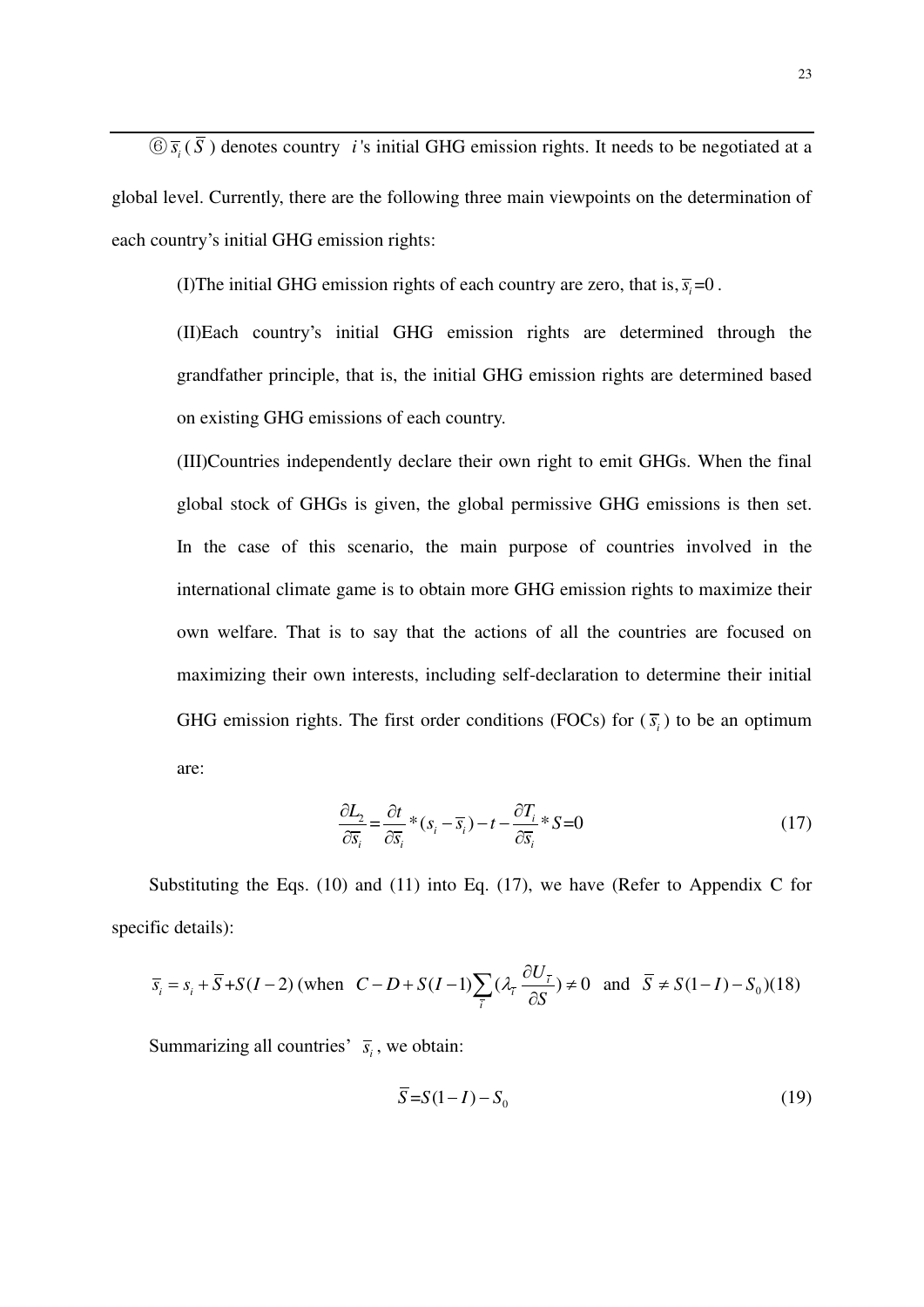In the case where (19) is established, the denominator of Eqs. (10) and (11) is zero, that is,  $t$  and  $T_i$  cannot be obtained. This shows that the equilibrium results of the international climate game will not achieve the global Pareto-optimality and the financial balance of GCF simultaneously when each country anticipates that the GCF aims to Pareto optimality in climate governance globally and its own fiscal balance.

#### **5.2 Conditions that set**  $t = 0$  must be met

For  $t = 0$ , according to Eq. (10),

$$
t = \frac{C - D + S^*(I - 1)\sum_{\bar{i}} (\lambda_{\bar{i}} \frac{\partial U_{\bar{i}}}{\partial S^*})}{S(I - I) - \bar{S} - S_0} = 0
$$
 (17)

then

$$
D - C = S^*(I - 1) \sum_{\bar{i}} (\lambda_{\bar{i}} \frac{\partial U_{\bar{i}}}{\partial S^*})
$$
\n(18)

When  $t = 0$ ,

$$
T_i = \sum_{\bar{i} \neq i} (\lambda_{\bar{i}} \frac{\partial U_{\bar{i}}}{\partial S^*})
$$
 (19)

It should be noted that, only to meet the formula (18), *t* will be equal to zero. According to the analysis of Appendix C, formula (18) is almost impossible to meet in the real economy; therefore,  $t=0$ , generally, cannot be set.

#### **5.3** Conditions that set  $T_i = 0$  must be met

For  $T_i = 0$ , according to Eq. (11),

$$
\lambda_i \frac{\partial U_i}{\partial S} = -\frac{D - C + \overline{S} \sum_{\overline{i}} (\lambda_{\overline{i}} \frac{\partial U_{\overline{i}}}{\partial S})}{S(1 - I) - \overline{S} - S_0}
$$
(20)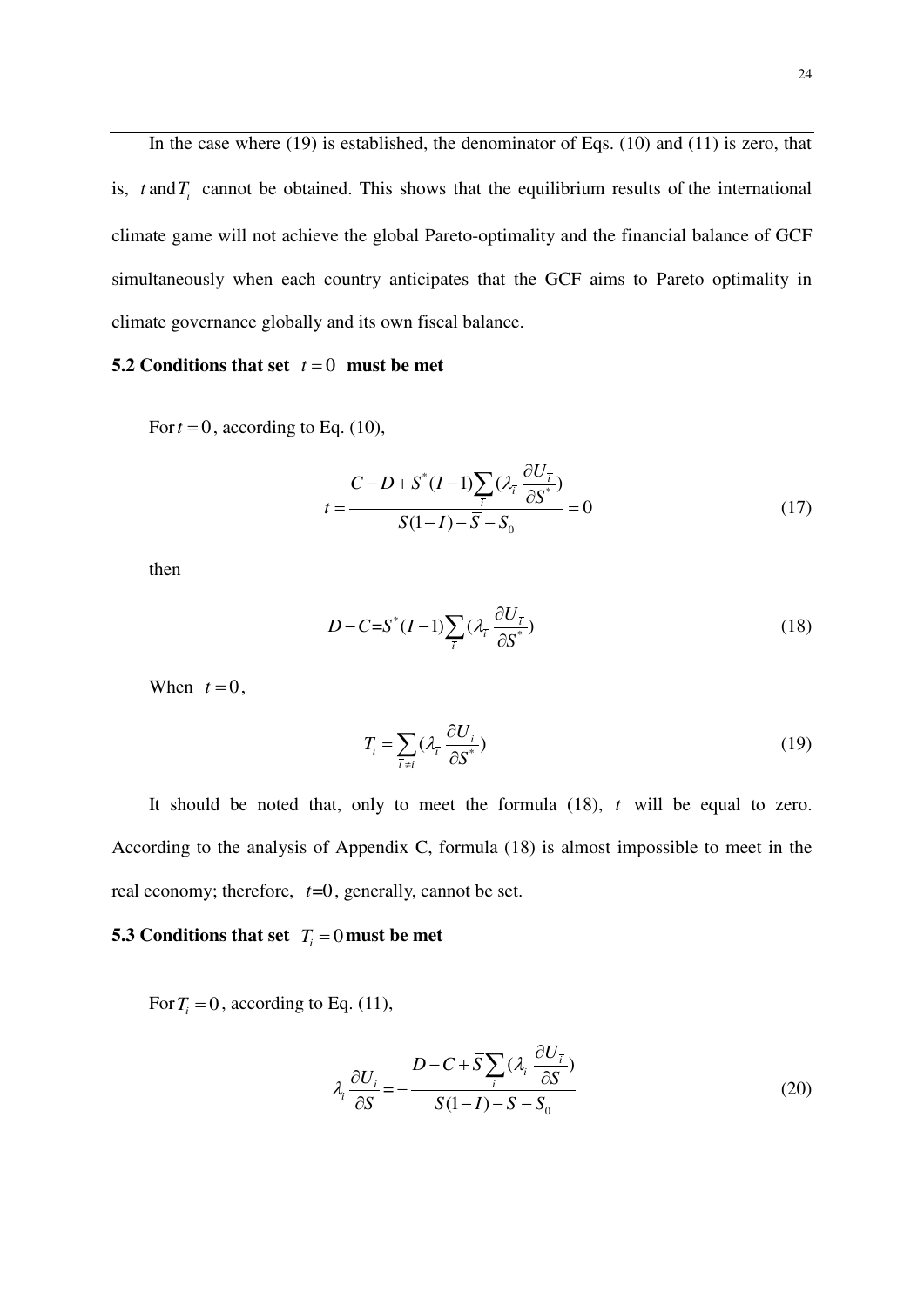Therefore, it can be seen that  $T_i = 0$  must meet the following two conditions at the same

time (Refer to Appendix D for specific details): 1)  $\lambda_i \frac{\partial U_i}{\partial S} = \lambda_j \frac{\partial U_j}{\partial S}$   $(i \neq j)$  $\frac{\partial U_i}{\partial x} = \lambda_i \frac{\partial U_j}{\partial x}$  (*i*  $\neq j$ *S S*  $\lambda_i \frac{\partial U_i}{\partial \vec{z}} = \lambda_i \frac{\partial U_j}{\partial \vec{z}}$  (*i*  $\neq$  $\partial S$   $\partial$ , that is, a unit stock of GHGs has the same marginal impact on countries. 2) The global total quantity of initial GHG emission rights must be set as  $\overline{S} = \frac{D}{\sqrt{2}L} + \frac{S_0}{2}$  $(1+I)\lambda_i \frac{\partial U_i}{\partial s}$   $(1+I)$  $\overline{S} = \frac{D - C}{2L} + \frac{S_0 + S + IS}{2L}$  $I) \lambda_i \frac{\partial U_i}{\partial S}$   $(1+I)$ *S*  $\lambda$ .  $=\frac{D-C}{(1+I)\lambda_i}\frac{S_0+S+T}{\lambda_i}}{(1+I)!}$  $\widehat{o}$ . In the real

economy, however, such conditions can hardly be satisfied. Under the conditions  $T_i = 0$ , we  $(I-1)(D-C)$ .

have 
$$
t = \frac{(I-1)(D-C)}{S_0 + \overline{S} - S - I\overline{S} - IS}
$$

#### **6 Conclusion and Policy Recommendations**

In this study, first, the Pareto optimal model and market equilibrium model of global climate management are constructed; subsequently, the Pareto optimal conditions and market equilibrium conditions are obtained. The two conditions are compared to achieve the optimal equilibrium prices, which induce the market to satisfy the Pareto optimality requirements. In other words, the reduction (increase) of a unit of GHG emissions must be subsidized, wherein the net subsidies would be equal to the total marginal benefit offered by the unit of GHGs to all other countries of the world; additionally, if the total marginal benefit is positive, then the net subsidy would be positive, and vice versa.

Subsequently, by adding fiscal balance constraints to the optimal equilibrium prices, this study deduces the price condition that the GCF must meet when it raises and allocates funds to achieve Pareto optimality globally and fiscal balance of payments. This leads to the formulation of the plan of raising capital and allocating the GCF. At the same time, the study also discusses ways to determine different economic variables for the implementation of the plan of raising capital and allocating the GCF. It is noteworthy that the equilibrium results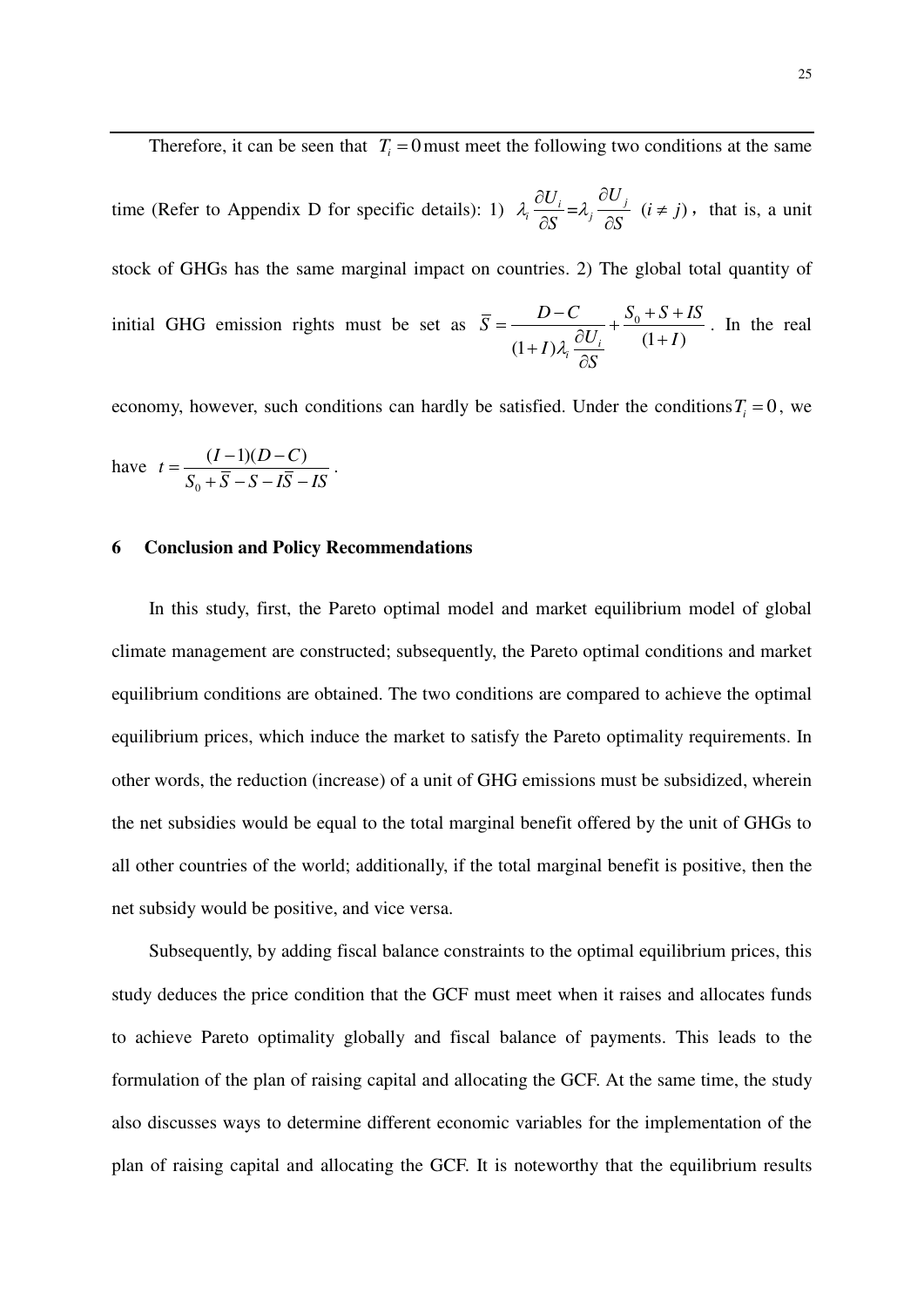of the international climate game will not achieve the global Pareto-optimality and the financial balance of GCF simultaneously when each country anticipates that the GCF aims to Pareto optimality in climate governance globally and its own fiscal balance. This means that it is not feasible to determine the initial amount of GHG emissions rights in the form of voluntary emissions reduction under the premise that the GCF pursues the goal of achieving global Pareto optimality and its own fiscal balance in future.

Therefore, this study concludes with the following policy recommendations for the further development of the GCF:

#### I) Clear short-term and long-term GCF funding and distribution of funds

Currently, due to the lack of scientific and technological information, the specific influence of GHG emissions on countries has not yet achieved a unified consensus; however, the international community has a clear understanding that the developed countries should have more historical responsibility than developing countries. In addition, the real economy,

generally, has 
$$
S > 0
$$
,  $I > 1$ ,  $\overline{S} \ge 0$ ,  $\sum_{\overline{i}} (\lambda_{\overline{i}} \frac{\partial U_{\overline{i}}}{\partial S}) < 0$ ,  $C - D < S(1 - I) \sum_{\overline{i}} (\lambda_{\overline{i}} \frac{\partial U_{\overline{i}}}{\partial s_i})$ , Therefore,

0  $(I-1)\sum_{i}(\lambda_{\overline{i}}\frac{\partial\sigma_{i}}{\partial})$  $\boldsymbol{0}$  $(1-I)$  $\frac{26}{i}$  $\bar{i}$   $\omega_{i}$  $C-D+S(I-1)\sum_{i}(\lambda_{\bar{i}}\frac{\partial U}{\partial x_{i}})$ *s*  $S(1-I)-S-S$  $-D+S(I-1)\sum_{i}(\lambda_i-\frac{\widehat{O}}{I})$  $\frac{\partial s_i}{\partial s_j} \geq$  $-I)-\overline{S} \sum$ . During the beginning of the operations, the GCF could

mainly follow Way 1 and Way 4 to raise funds; that is, the corresponding operational funds were provided by the developed countries with more historical responsibilities and through the contributions from various public welfare funds, private donations, and funds of various institutions. The GCF could allocate funds mainly through Way 1 and Way 4. With a clarity on the relevant information and a consensus, in the long-term, the GCF can also follow Way 3 to raise funds and can allocate funds using the Way 3.

II) Initiate related research and negotiations to determine various parameters of fund collection and allocation of the GCFs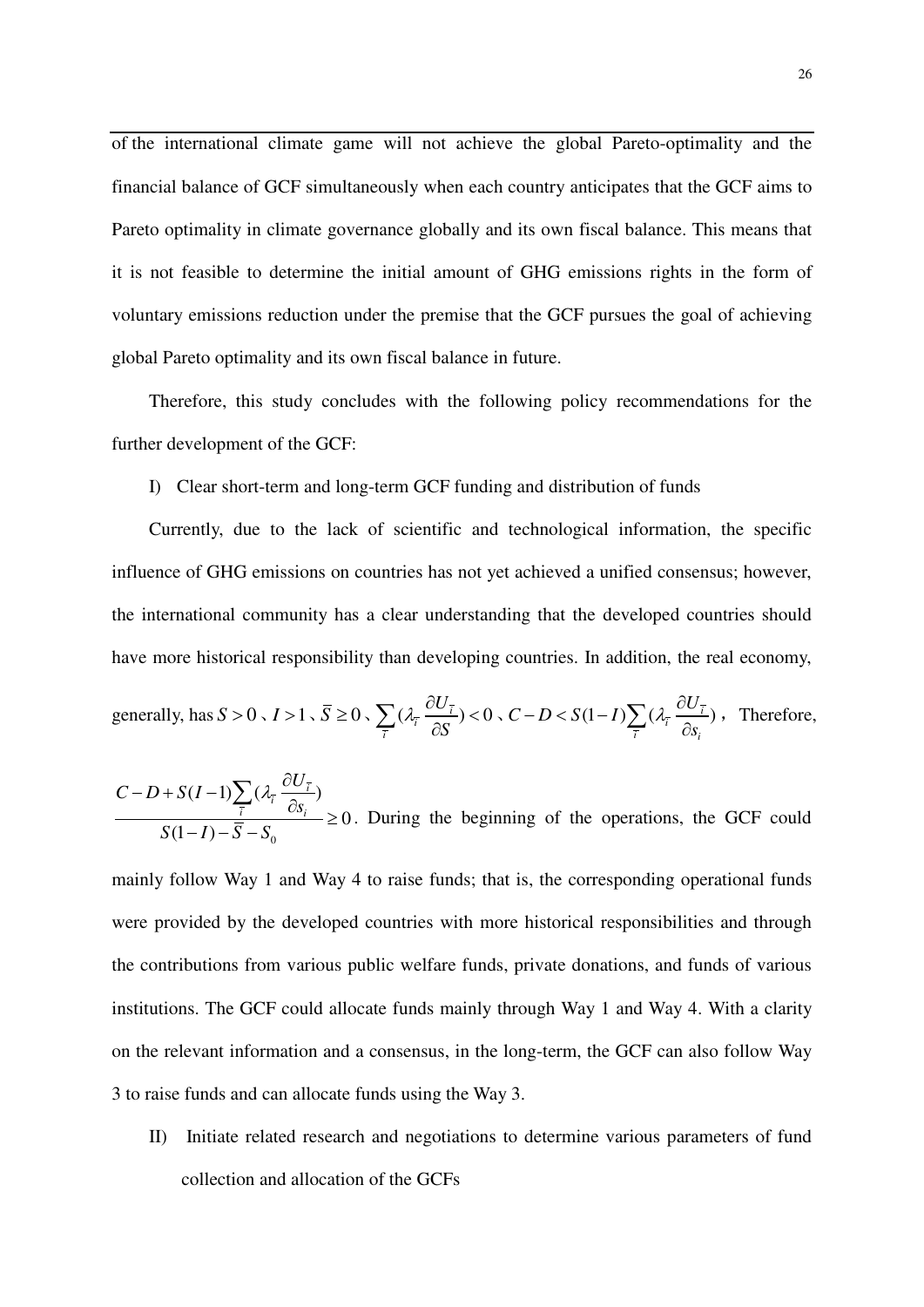First, on the basis of construction of the GCF, carry out the research of  $S^*$  (the global Pareto optimal stock of GHGs) and  $\lambda_i \frac{\partial G_i}{\partial s}$ *U S*  $\lambda \stackrel{\partial}{=}$  $\widehat{o}$ ( impact of a unit of stock of GHGs on country*i* ). Second, start negotiations on the world's initial GHG emission rights, and subsequently, on the accounting of  $\overline{S}$ .

In particular, under the premise that the GCF pursues the goal of achieving global pareto optimality and its own fiscal balance in future, it is not feasible to determine the initial amount of GHG emission rights in the form of voluntary emission reduction. However, the following should be considered: (1) other ways of determining each country's initial amount of GHG emission rights or (2) before targeting the global Pareto optimality and fiscal balance of GCF, each country's initial amount of GHG emission rights was determined.

Finally, on the basis of various parameter assessment and initial greenhouse gas emission rights negotiation, the basic price of GHG emission rights and the basic subsidies to country *i* for per unit stock of GHGs can be estimated according to the formulas of Eqs. (12) And (14), respectively. Subsequently, in each financial cycle of the GCF, according to the Eq. (13) or Eq. (15), estimate the price adjustment according to the income surplus unrelated to GHG emissions and subsequently adjust the long-term basic price, appropriately.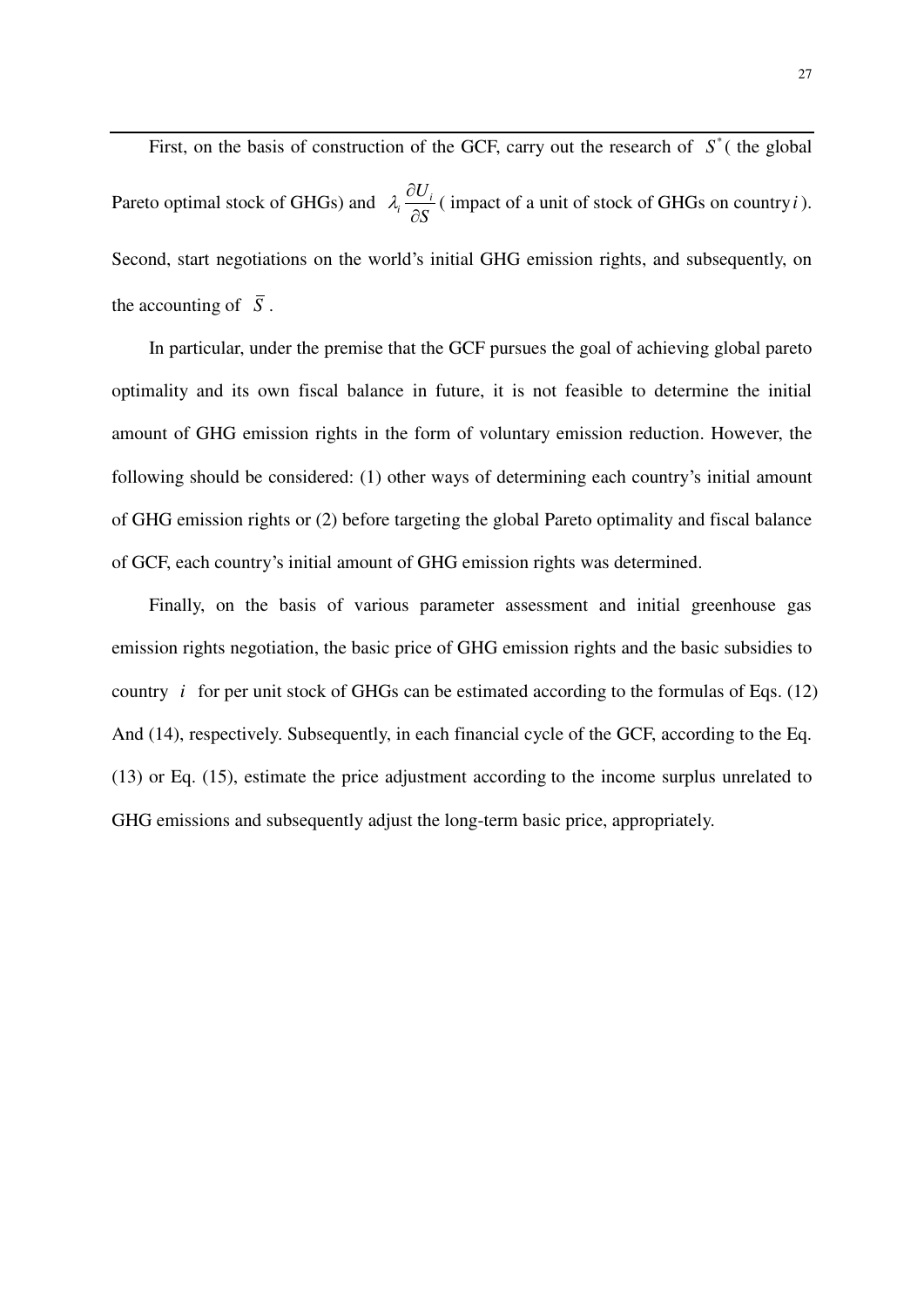#### **Appendix A : Proof of Proposition 1**

We will prove first that the conditions( $5^\circ$ )— $(7^\circ)$  in table II are sufficient to induce the market to satisfy the Pareto optimality requirements. Substituting the value of  $p_k, T_i$ , and *t* from  $(5^e)$ — $(7^e)$  into  $(5^e)$ — $(7^e)$ , we see that the system of inequalities and equations determining the competitive equilibrium becomes identical with the system of inequalities and equations that determine the Pareto-optimal solution— $x_{ki}^o$ ,  $y_{ki}^o$ ,  $s_{ki}^o$ ,  $\lambda_i$ , and  $\beta_i$ . Thus, these systems will have the same solutions, so that if they are unique, then we have  $x_{ki}^o = x_{ki}^c$ ,  $y_{ki}^o = y_{ki}^c$ ,  $s_i^o = s_i^c$ .

We may ask whether conditions  $(5^e)$ — $(7^e)$  are absolutely required for achieving optimality. The answer is that they are, if we accept the plausible Hypothesis 4.

To deal with this issue, the uniqueness of the prices solution  $(5^e)$ — $(7^e)$ , we must assume that there is a set of prices that yield equality between the market and Pareto-optimal activity levels (i.e., that there exists  $x_{ki}^o = x_{ki}^c$ ,  $y_{ki}^o = y_{ki}^c$ ,  $s_i^o = s_i^c$ ,  $S^o = S^c$ ). Subsequently, we ask what values of the  $p_k$ ,  $t$ , and  $T_i$  are consistent with these relationships. Assume goods  $k=1, 2, \dots, K_1 \ (1 \leq K_1 \leq K)$  satisfied the Hypothesis 4, and let  $p_k = p_1, p_2, \dots, p_{K_1}$  represent the prices of this set of goods, respectively.

According to Hypothesis 4, goods  $k=1$  is produced or consumed by at least one country, and assuming it is produced or consumed by countries  $i = 1, 2, \dots, \overline{I}(2 \leq \overline{I} \leq I)$ . If goods  $k=1$  is consumed by countries  $i=1,2,\dots$ ,  $\overline{I}(2 \leq \overline{I} \leq I)$ , then we have

$$
\lambda_i \frac{\partial U_i}{\partial x_{1i}} = \omega_1 \quad (i = 1, 2, \cdots, \overline{I})
$$
 (A.1)

$$
\alpha_i \frac{\partial U_i}{\partial x_{1i}} = p_1 \quad (i = 1, 2, \cdots, \overline{I})
$$
 (A.2)

If goods  $k=1$  is produced by countries  $i=1,2,\dots, \overline{I}(2 \leq \overline{I} \leq I)$ , then we have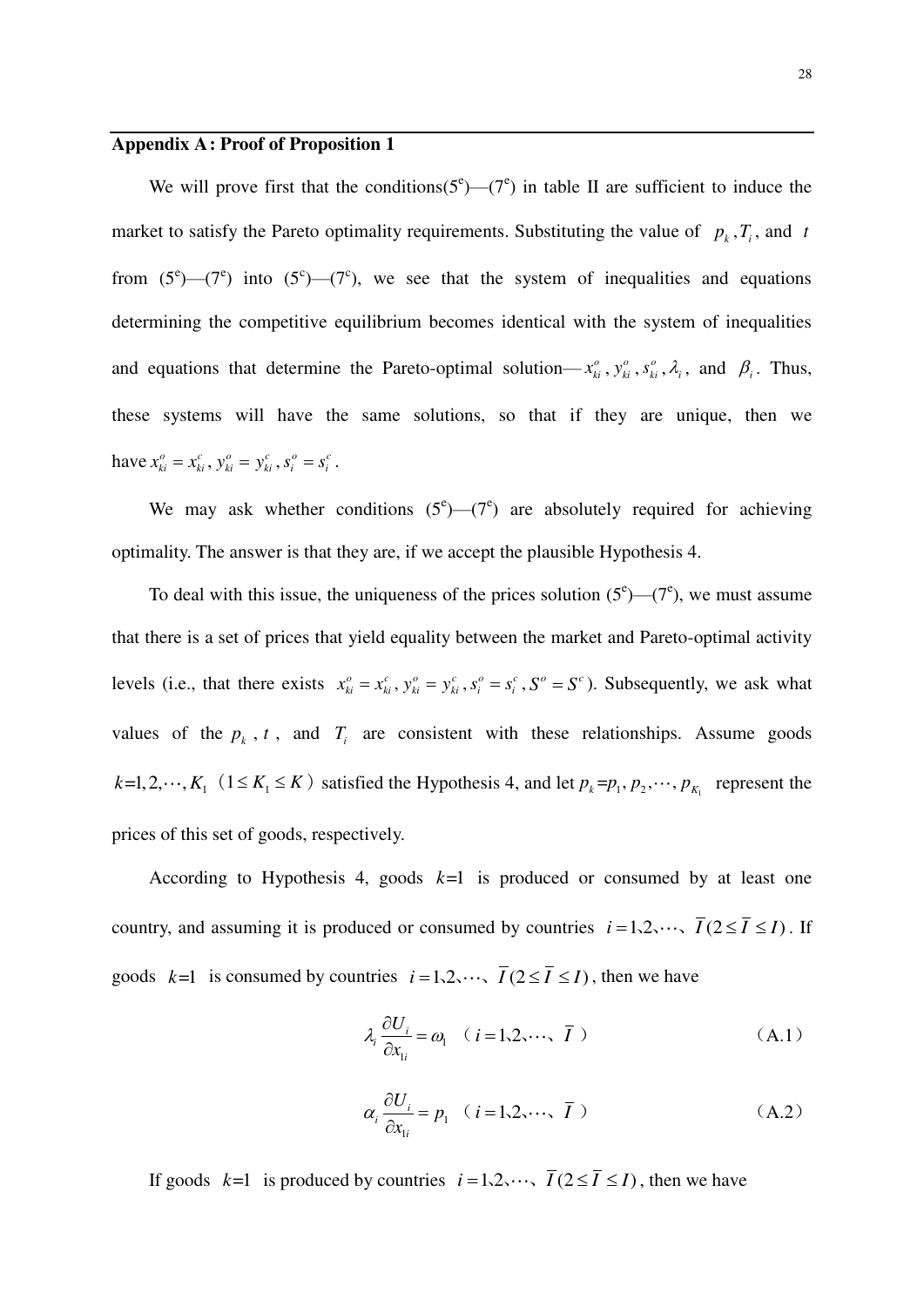$$
\mu_i \frac{\partial f_i}{\partial y_{1i}} = \omega_1 \tag{A.3}
$$

$$
\beta_i \frac{\partial f_i}{\partial y_{1i}} = p_1 \tag{A.4}
$$

Taking  $\overline{k}$  as our standard of value, we set arbitrarily

$$
\omega_{\overline{k}} = p_{\overline{k}} \tag{A.5}
$$

For any country  $i \in \{1, 2,..., T\}$ , if goods  $k=1$  is consumed by country *i*, then we have obtain (A.6), and if goods  $k=1$  is produced by country *i*, then we have obtain (A.7)

$$
\lambda_{i} = \frac{\omega_{\bar{k}}}{\frac{\partial U_{i}}{\partial x_{\bar{k}}}} = \frac{p_{\bar{k}}}{\frac{\partial U_{i}}{\partial x_{\bar{k}}}} = \alpha_{i} \quad (i = 1, 2, \cdots, \bar{I})
$$
\n(A.6)\n
$$
\mu_{i} = \frac{\omega_{\bar{k}}}{\frac{\partial f_{i}}{\partial y_{\bar{k}}}} = \frac{p_{\bar{k}}}{\frac{\partial f_{i}}{\partial y_{\bar{k}}}} = \beta_{i} \quad (i = 1, 2, \cdots, \bar{I})
$$
\n(A.7)

From above analysis, it can be seen that equations (A.6) or (A.7) hold for all countries that are economically connected to each other through goods 1.

According to Hypothesis 4, the countries that produced or consumed goods 1 must also produced or consumed other goods besides goods 1, otherwise, they will not have direct or indirect economic relations with countries that do not produce or consume goods 1. Assuming some of the countries that produced or consumed goods 1 also produced or consumed goods 2, suppose goods 2 is produced or consumed by country  $i = \overline{I}$ . In addition, goods 2 may also be produced or consumed by countries besides countries  $i = 1, 2, \dots, \overline{I}$ . Suppose countries  $i = \overline{I}$ ,  $\overline{I} + 1$ ,  $\cdots$ ,  $\overline{I}$  produced or consumed goods 2. If goods 2 is consumed by countries  $i = \overline{I}$ ,  $\overline{I} + 1$ ,  $\cdots$ ,  $\overline{I}$ , then we obtain (A.8) and (A.9)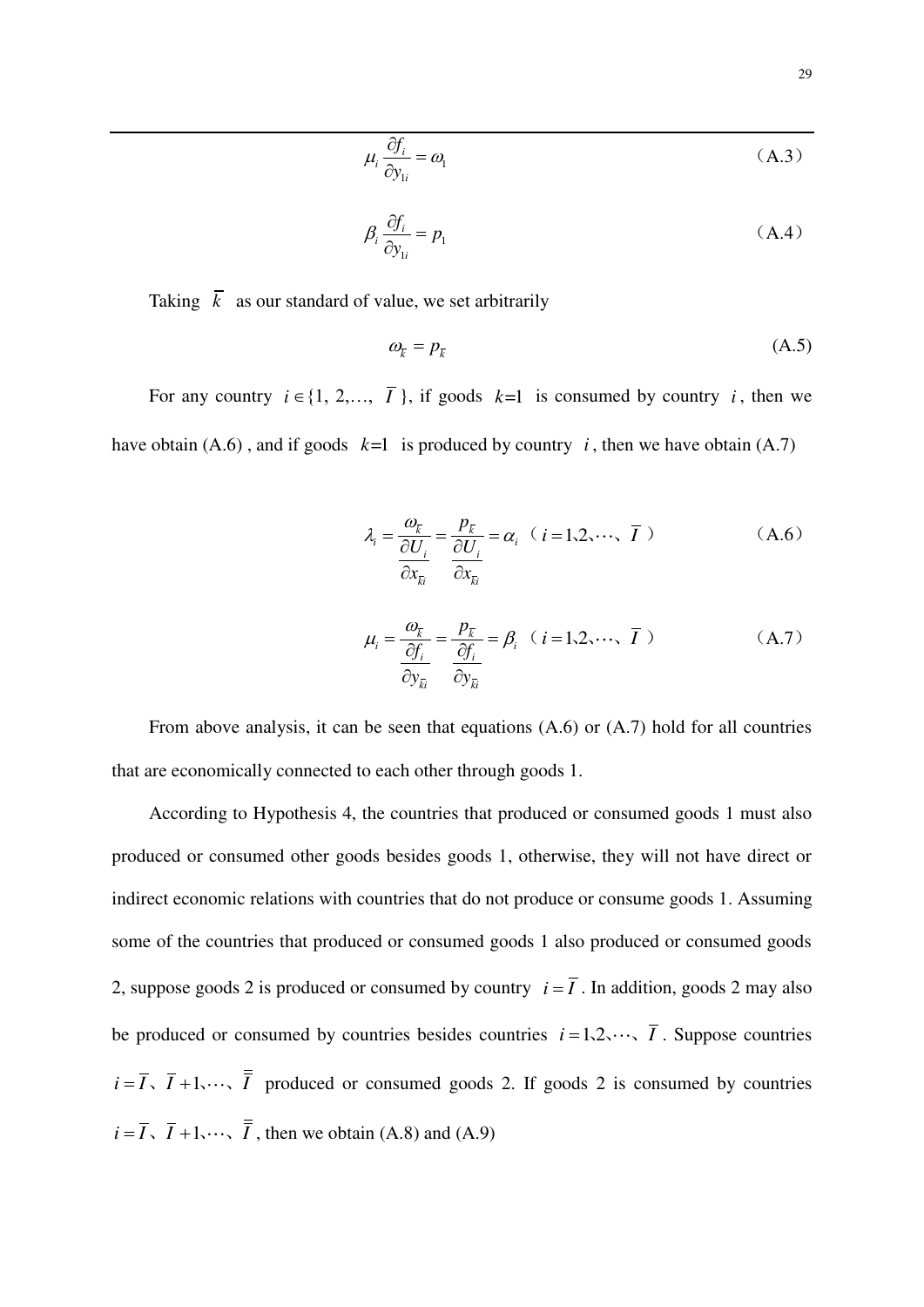$$
\lambda_i \frac{\partial U_i}{\partial x_{2i}} = \omega_2 \quad (i = \overline{I}, \ \overline{I} + 1, \dots, \ \overline{\overline{I}} )
$$
 (A.8)

$$
\alpha_i \frac{\partial U_i}{\partial x_{2i}} = p_2 \quad (i = \overline{I}, \ \overline{I} + 1, \dots, \ \overline{\overline{I}} \ )
$$
 (A.9)

If goods 2 is produced by countries  $i = 1, 2, \dots, \overline{I}(2 \leq \overline{I} \leq I)$ , then we obtain (A.9) and (A.10)

$$
\mu_i \frac{\partial f_i}{\partial y_{2i}} = \omega_2 \quad (i = \overline{I}, \ \overline{I} + 1, \dots, \ \overline{\overline{I}})
$$
 (A.10)

$$
\beta_i \frac{\partial f_i}{\partial y_{2i}} = p_2 \quad (i = \overline{I}, \ \overline{I} + 1, \dots, \ \overline{\overline{I}})
$$
\n(A.11)

According to  $(A.6)$ ,  $(A.7)$ , we have  $\lambda_{\bar{I}} = \alpha_{\bar{I}}$  or  $\mu_{\bar{I}} = \beta_{\bar{I}}$ . Therefore, we obtain

$$
\omega_2 = \lambda_{\overline{I}} \frac{\partial U_{\overline{I}}}{\partial x_{2i}} = \alpha_{\overline{I}} \frac{\partial U_{\overline{I}}}{\partial x_{2i}} = p_2
$$
\n(A.12)

or

$$
\omega_2 = \mu_{\bar{I}} \frac{\partial f_{\bar{I}}}{\partial y_{2i}} = \beta_{\bar{I}} \frac{\partial f_{\bar{I}}}{\partial y_{2i}} = p_2
$$
\n(A.13)

Subsequently, If goods 2 is consumed by countries  $i = \overline{I}$ ,  $\overline{I} + 1$ ,  $\cdots$ ,  $\overline{\overline{I}}$ , we obtain

$$
\lambda_i = \frac{\omega_2}{\frac{\partial U_i}{\partial x_{2i}}} = \frac{p_2}{\frac{\partial U_i}{\partial x_{2i}}} = \alpha_i
$$
\n(A.14)

If goods 2 is produced by countries  $i = \overline{I}$ ,  $\overline{I} + 1$ ,  $\cdots$ ,  $\overline{\overline{I}}$ , we obtain

$$
\mu_i = \frac{\omega_2}{\frac{\partial U_i}{\partial x_{2i}}} = \frac{p_2}{\frac{\partial U_i}{\partial x_{2i}}} = \beta_i
$$
\n(A.15)

From above analysis, it can be seen that equations  $\lambda_i = \alpha_i$  or  $\mu_i = \beta_i$  hold for all countries that are economically connected to each other through goods 1 and goods 2.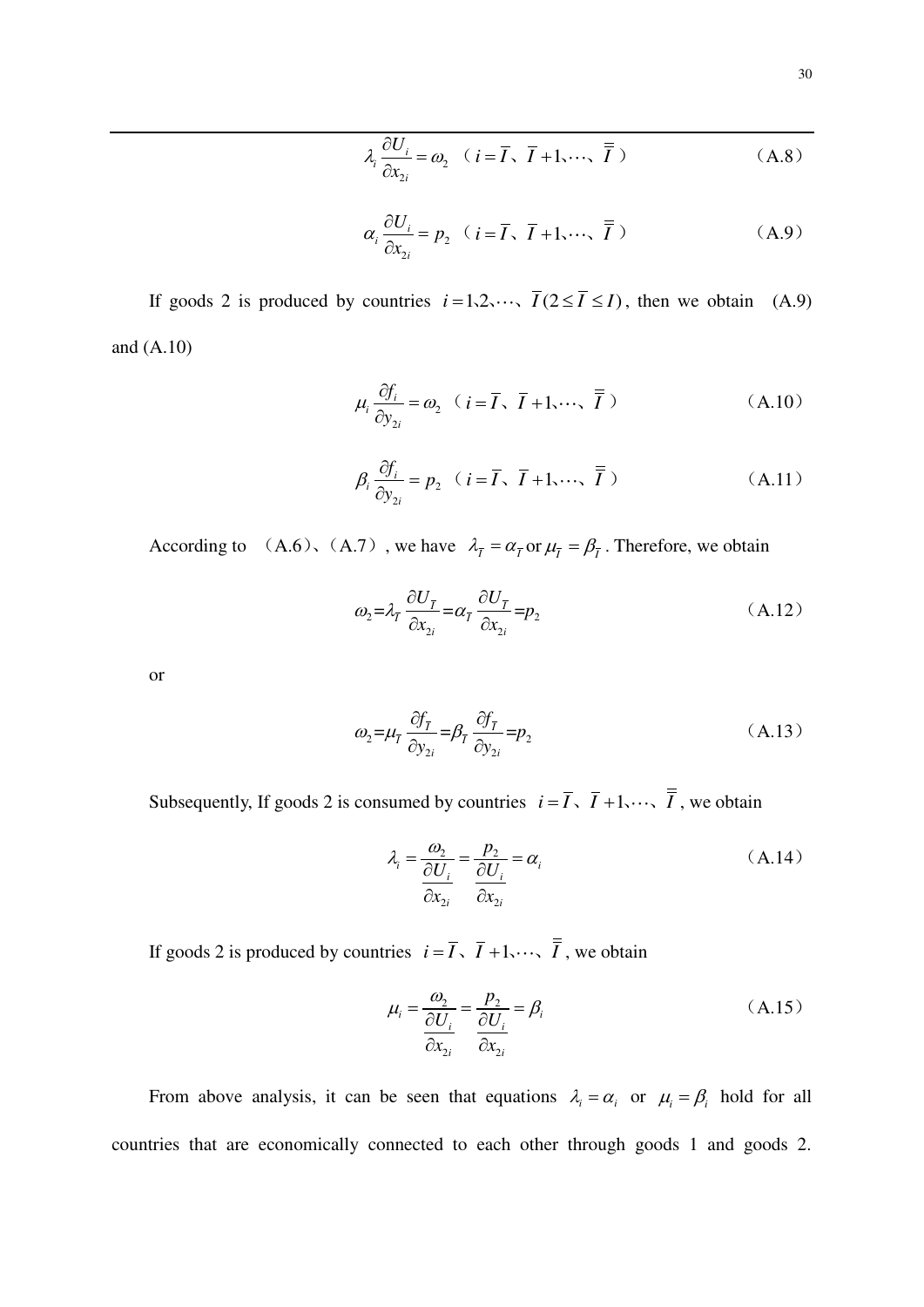According to Hypothesis 4, each economic agent can have direct or indirect economic relations with any other economic agent through the goods  $k=1, 2, \dots, K_1$ , and any country produced at least one of goods in the group and consumed at least one of goods in the group. Therefore, following the same argument, we can infer that only if hypothesis 4 is true, for all countries, we will have

$$
\lambda_i = \alpha_i \tag{A.16}
$$

$$
\mu_i = \beta_i \tag{A.17}
$$

Subsequently, by  $(5^{\circ})$ ,  $(5^{\circ})$ , and  $(A.16)$ , we must obtain, for any goods k, if it is consumed by country *i*

$$
\omega_k = \lambda_i \frac{\partial U_i}{\partial x_{ki}} = \alpha_i \frac{\partial U_i}{\partial x_{ki}} = p_k, \text{ for all } x_{ki} > 0 \tag{A.18}
$$

We can also obtain, for any goods  $k$ , if it is used or produced by country  $i$ 

$$
\omega_k = \mu_i \frac{\partial f_i}{\partial y_{ki}} = \beta_i \frac{\partial f_i}{\partial y_{ki}} = p_k
$$
\n(A.19)

Subsequently, by  $(7^{\circ})$ ,  $(7^{\circ})$ ,  $( A.16)$ , and  $( A.17)$ , we must have

$$
T_i - t = \lambda_i \frac{\partial U_i}{\partial s_i} - \mu_i \frac{\partial f_i}{\partial s_i} = \alpha_i \frac{\partial U_i}{\partial s_i} - \beta_i \frac{\partial f_i}{\partial s_i} = \sum_{\bar{i} \neq i} (\lambda_{\bar{i}} \frac{\partial U_{\bar{i}}}{\partial s_i})
$$
(A.20)

By  $(A.15)$ ,  $(A.16)$ ,  $(A.17)$ ,  $(A.18)$ , and  $(A.19)$ , we have proved that for all  $x_{ki} > 0$ ,  $y_{ki} > 0$ , the price conditions (5<sup>e</sup>)—(7<sup>e</sup>) in Table II are necessary and sufficient conditions to render identical the competitive equilibrium and the Pareto optimality conditions.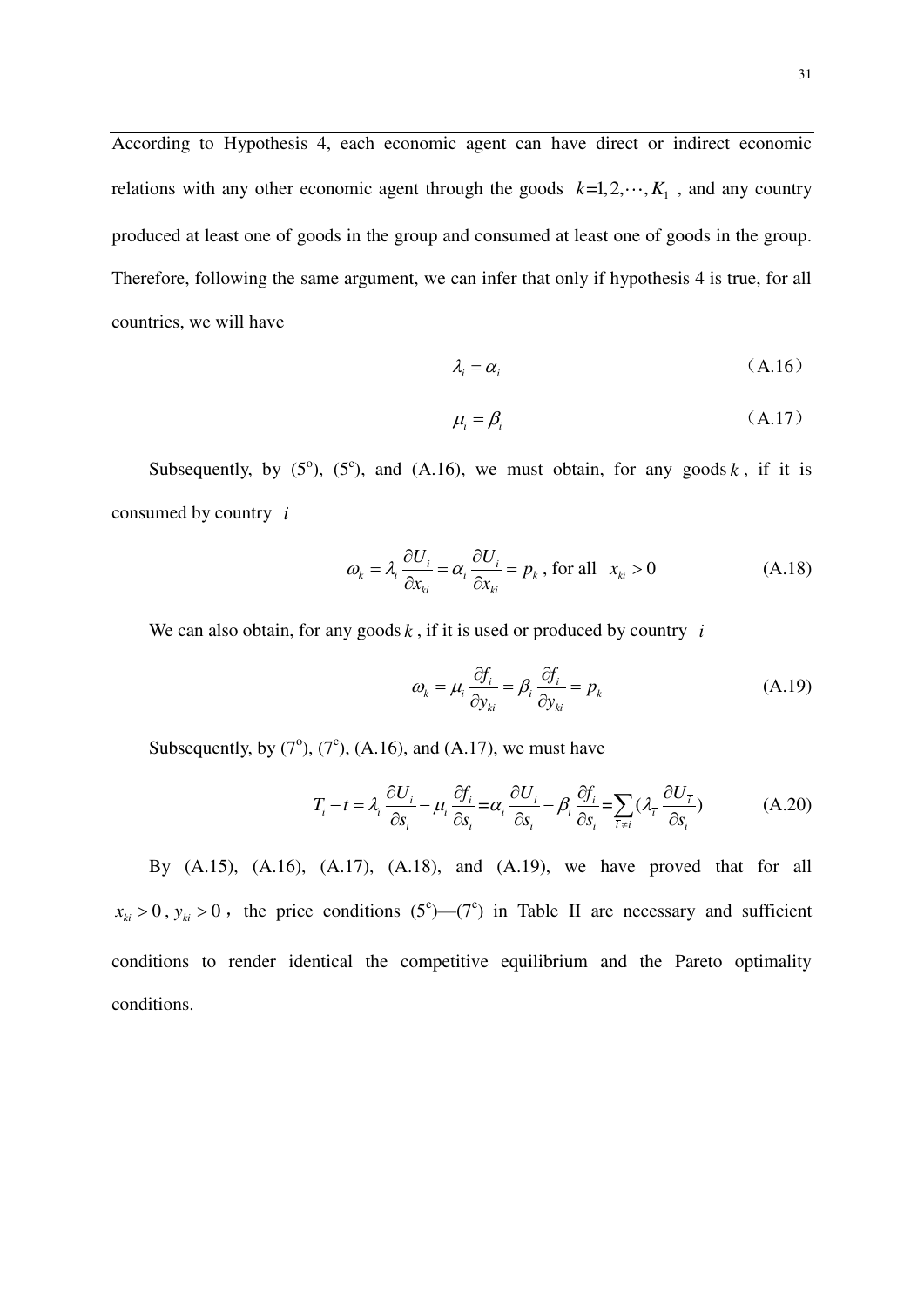### **Appendix B: Proof of** *t* **and** *T<sup>i</sup>*

The Eq. (9) 1  $[t * (\overline{s_i} - s_i) + T_i * S] + C - D = 0$ *I*  $i \rightarrow i$ <sup>*i*</sup>  $\rightarrow$  *i i*  $t * (\overline{s_i} - s_i) + T_i * S$  ]+ *C* – *D*  $\sum_{i=1} [t \cdot (\overline{s}_i - s_i) + T_i \cdot S] + C - D = 0$  can be expanded as follows:

$$
t \bullet \overline{S} - t \bullet S + S \bullet \sum_{i} T_i + C - D = 0
$$
 (B.1)

Summarizing Eq. (8) for all countries, we obtain:

$$
\sum_{i} T_{i} - t \bullet I = \sum_{i} \sum_{\overline{i} \neq i} (\lambda_{\overline{i}} \frac{\partial U_{\overline{i}}}{\partial s_{i}})
$$
(B.2)

Both sides of Eq. (B.2) are multiplied by *S* and subtracted by Eq. (B.1). We obtain:

$$
t \bullet (\sum_{i=1}^{I} s_i (1-I) - \overline{S} - IS_0) = S \bullet \sum_{i} \sum_{\overline{i} \neq i} (\lambda_{\overline{i}} \frac{\partial U_{\overline{i}}}{\partial s_i})
$$
(B.3)

Based on Eq. (B.3), we obtain:

$$
t = \frac{C - D + S \sum_{i} \sum_{\bar{i} \neq i} (\lambda_{\bar{i}} \frac{\partial U_{\bar{i}}}{\partial s_i})}{S(1 - I) - \bar{S} - S_0} = \frac{C - D + S \sum_{i} \sum_{\bar{i} \neq i} (\lambda_{\bar{i}} \frac{\partial U_{\bar{i}}}{\partial S})}{S(1 - I) - \bar{S} - S_0}
$$
(B.4)

It must be noted that  $\sum s_i(1-I) - S - IS_0 = S(1-I) - S - S_0$ 1  $(1-I) - S - IS_0 = S(1-I) - S - S_0 \neq 0$ *I i i*  $s_i(1-I) - S - IS_0 = S(1-I) - S - S$  $\sum_{i=1}$   $s_i(1-I) - \overline{S} - IS_0 = S(1-I) - \overline{S} - S_0 \neq 0$  is crucial. We have:

$$
\sum_{i} \sum_{\bar{i} \neq i} (\lambda_{\bar{i}} \frac{\partial U_{\bar{i}}}{\partial S}) = (I - 1) \sum_{\bar{i}} (\lambda_{\bar{i}} \frac{\partial U_{\bar{i}}}{\partial S})
$$
(B.5)

Subject to Eq. (B.4) and Eq. (B.5), we obtain:

$$
t = \frac{C - D + S(I - 1)\sum_{\bar{i}} (\lambda_{\bar{i}} \frac{\partial U_{\bar{i}}}{\partial S})}{S(I - I) - \bar{S} - S_0} = \frac{C - D + S(I - 1)\sum_{\bar{i}} (\lambda_{\bar{i}} \frac{\partial U_{\bar{i}}}{\partial S_i})}{S(I - I) - \bar{S} - S_0}
$$
(B.6)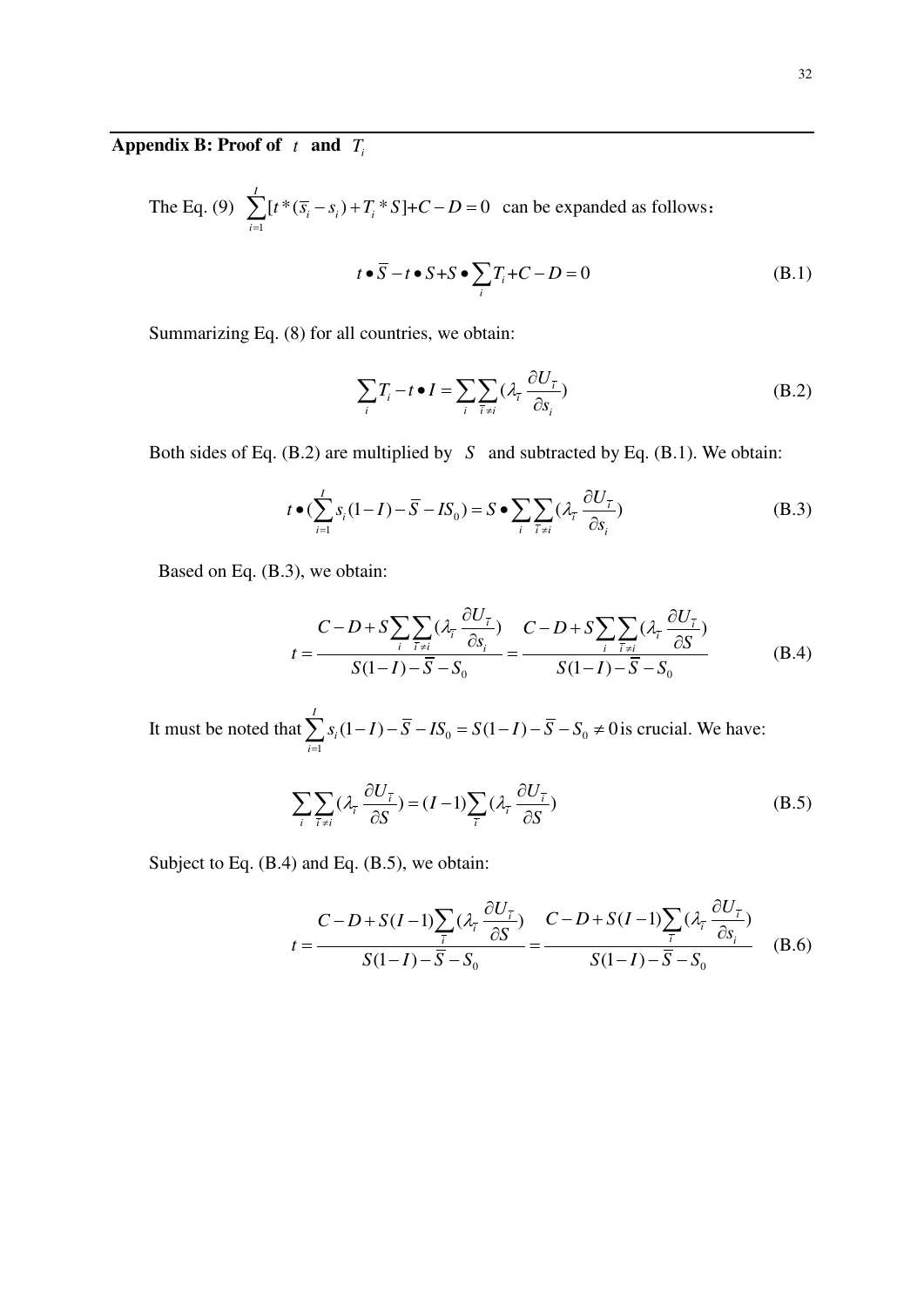#### Appendix C: The derivation of  $\bar{s}_i$  under the independent declaration

In formula (8), take the derivative of both sides with respect to  $\bar{s}_i$ , and we have:

$$
\frac{\partial T_i}{\partial \overline{s}_i} - \frac{\partial t}{\partial \overline{s}_i} = 0 \tag{C.1}
$$

According to Eq.  $(17)$  and Eq.  $(C.1)$ , we have:

$$
\frac{\partial t}{\partial \overline{s}_i} * (s_i - \overline{s}_i) - t - \frac{\partial T_i}{\partial \overline{s}_i} * S = \frac{\partial t}{\partial \overline{s}_i} * (s_i - \overline{s}_i - S) - t = 0
$$
 (C.2)

According to formula (10), we have:

$$
\frac{\partial t}{\partial \overline{s}_i} = \frac{C - D + S(I - 1) \sum_{\overline{i}} (\lambda_{\overline{i}} \frac{\partial U_{\overline{i}}}{\partial S})}{[S(I - I) - \overline{S} - S_0]^2}
$$
(C.3)

Substituting Eq. (10) and Eq. (C.3) into Eq. (C.2) and sorting out:

$$
\frac{C-D+S(I-1)\sum_{\bar{i}}(\lambda_{\bar{i}}\frac{\partial U_{\bar{i}}}{\partial S})}{[S(I-I)-\bar{S}-S_0]^2}*(s_i-\bar{s}_i-S)=\frac{C-D+S(I-1)\sum_{\bar{i}}(\lambda_{\bar{i}}\frac{\partial U_{\bar{i}}}{\partial S})}{S(I-I)-\bar{S}-S_0}(C.4)
$$

when  $C - D + S(I-1) \sum (\lambda_i \frac{\partial C_i}{\partial S_i}) \neq 0$ *i*  $C-D+S(I-1)\sum_{i}(\lambda_i \frac{\partial U}{\partial S_i})$ *S*  $-D+ S(I-1)\sum_{i}(\lambda_{\overline{i}}\frac{\partial U_{\overline{i}}}{\partial z})\neq$  $\sum_{\overline{i}} (\lambda_{\overline{i}} \frac{\partial U_{\overline{i}}}{\partial S}) \neq 0$  and  $\overline{S} + S_0 \neq S(1-I)$ , we have:  $\overline{s_i} = s_i + \overline{S} + S^*(I - 2) + S_0$  (C.5)

 $C-D$  represent a net pay for GCFs not related to GHGs emissions, which the GCF

cannot predict and control. And the probability that it is equal to  $-S(I-1)\sum (\lambda_i \frac{\partial \sigma_i}{\partial s})$ *i*  $S(I-1)\sum_{\tau}(\lambda_{\tau} \frac{\partial U}{\partial \tau})$ *S*  $-S(I-1)\sum (\lambda_{\tau} \frac{\widehat{C}}{2})$  $\sum_{\bar{i}} (\lambda_{\bar{i}} \frac{\partial U_{\bar{i}}}{\partial S})$  is

very small, that is, in the real economy,  $C-D+S(I-1)\sum_{i}(\lambda_i\frac{\partial\sigma_i}{\partial s_i})\neq 0$ *i*  $C-D+S(I-1)\sum_{i}(\lambda_i \frac{\partial U}{\partial I}$ *S*  $-D+S(I-1)\sum_{i}(\lambda_{\overline{i}}\frac{\partial U_{\overline{i}}}{\partial z})\neq$  $\sum_{\bar{i}} (\lambda_{\bar{i}} \frac{\partial U_{\bar{i}}}{\partial S}) \neq 0$  is basically established.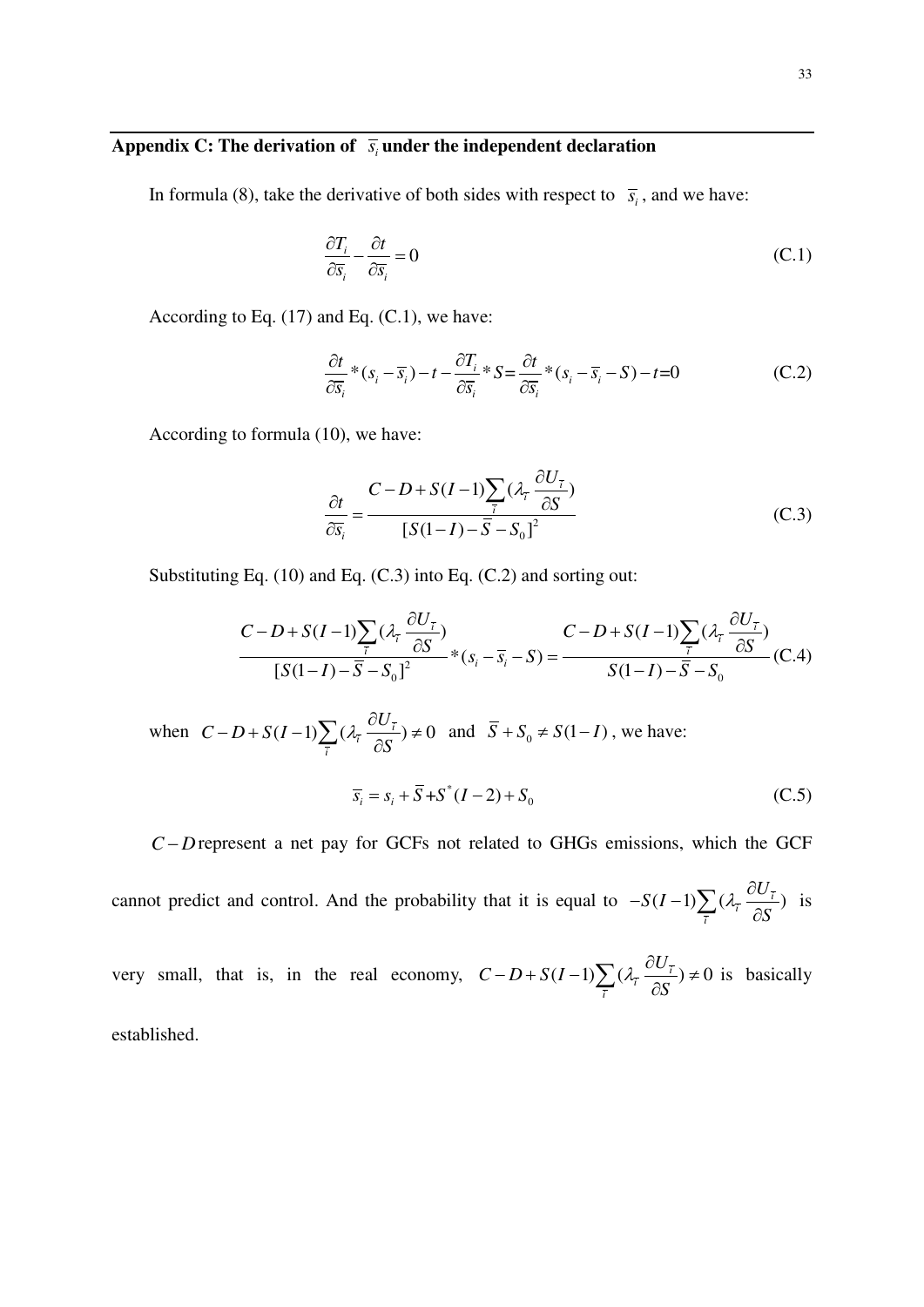## **Appendix D: Conditions that set**  $T_i = 0$  **must be met**

Since for all countries, the right side of (23) is equal, we obtain:

$$
\lambda_i \frac{\partial U_i}{\partial S} = \lambda_j \frac{\partial U_j}{\partial S} \quad (i \neq j)
$$
 (D.1)

Thus, Eq. (23) can be transformed into:

$$
\lambda_i \frac{\partial U_i}{\partial S} = \frac{D - C + \overline{S}I\lambda_i \frac{\partial U_i}{\partial S}}{S_0 + \overline{S} - S(1 - I)}
$$
(D.2)

subsequently, reorganizing Eq. (D.2), we have:

$$
\lambda_i \frac{\partial U_i}{\partial S} (S_0 + \overline{S} - S - I\overline{S} - IS) = D - C
$$
 (D.3)

and:

$$
\overline{S} = \frac{D - C}{(1 + I)\lambda_i \frac{\partial U_i}{\partial S} + \frac{S_0 + S + IS}{(1 + I)}}
$$
(D.4)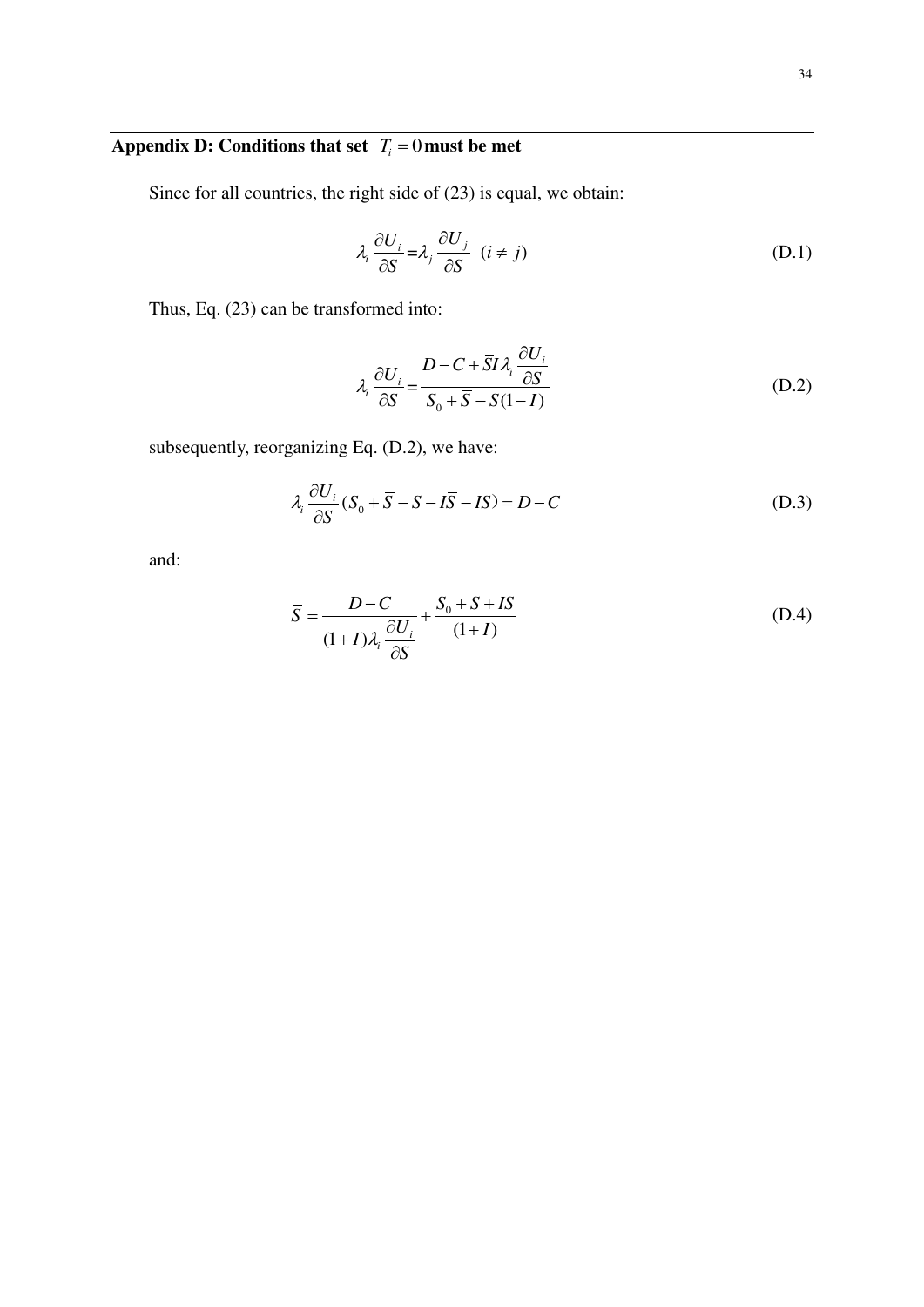#### References

Antimiani, A., Costantini, V., Markandya, A., Martini, C., Palma, A., & Tommasino, M. C. (2014). A dynamic cge modelling approach for analyzing trade-offs in climate change policy options: the case of green climate fund. *Seeds Working Papers*.

Carmen Marchiori, Simon Dietz & Alessandro Tavoni.(2017). Domestic Politics and the Formation of International Environmental Agreements[J]. *Journal of Environmental Economics & Management*, 81(1):115-131.

Chander P. (2010). Cores of games with positive externalities. *Core Discussion Papers, 30*(1), 78–98.

Chander P. (2017). Subgame-perfect cooperative agreements in a dynamic game of climate change ☆. *Journal of Environmental Economics & Management, 84*, 173-188.

Chander P., & Wooders M. (2010). Subgame perfect cooperation in an extensive game. *Vanderbilt University Department of Economics Working Papers*.

Cui Lianbiao. (2014). *Design and Analysis of the Green Climate Fund*. (Doctoral dissertation, University of Science and Technology of China).

Cui Lianbiao, Song Malin, Zhu lei & Fan Ying. (2015). Financing Burden Sharing of the Green Climate Fund: A Perspective of the Combination of Historical Responsibility and Economic Ability. *Journal of Finance and Economics*, 41(3), 65-76.

Cui, L. B., Zhu, L., Springmann, M., & Fan, Y. (2014). Design and analysis of the green climate fund. *Journal of system science and systems engineering,23*(3), 266-299.

Fridahl, M., & Linnér, B. O. (2016). Perspectives on the green climate fund: possible compromises on capitalization and balanced allocation. *Climate & Development, 8*(2), 105-109.

Grasso M. (2010). An ethical approach to climate adaptation finance. *Global Environmental Change, 20*(1), 74-81.